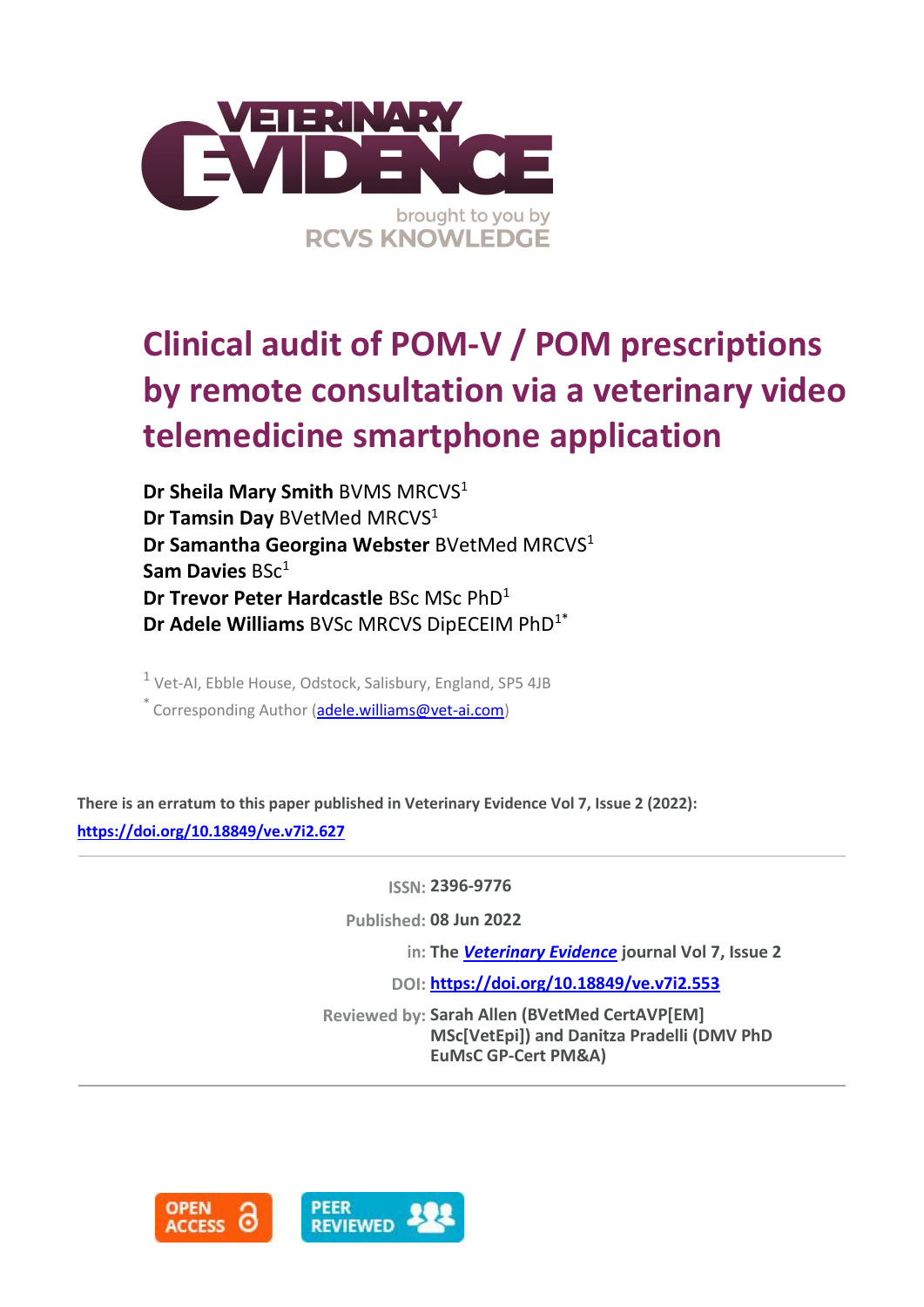**Objective:** To assess outcomes of a limited period (7 months) of remote video consultation with prescribing of prescription-only (POM) or prescription-only-veterinary (POM-V) medications by Royal College of Veterinary Surgeons (RCVS) registered veterinary surgeons to UK clients via a veterinary telemedicine smartphone application.

**Background:** Objective evidence is needed to inform the veterinary profession on the impact that remote prescribing, without physical examination in person, has on animal health and welfare. During the COVID-19 pandemic, the RCVS allowed remote prescribing temporarily.

**Methods:** Clinical records from all veterinary video consultations from 1 April–31 October 2020 were reviewed. Details were assessed pertaining to: signalment, body system / disease categories managed, referrals into practice, medication classes prescribed and outcomes following POM-V / POM medications. Records of adverse events and antimicrobial prescribing were reviewed.

**Results:** 16.6% (3,541/21,383) of video consults had a POM-V / POM prescribed; with a (mild) adverse event rate of 0.8% (30/3541). Antibacterials were prescribed in 5.88% of all consultations (1,258/21,383), 99.3% (1249/1258) being first line. Follow-up on prescribing was available in 67.7% (2,399/3541) of cases. 89% (2135/2399) of all known treatment outcomes were complete or had an expected response to treatment. Dermatological disease was the most common body system / disease category seen and prescribed for.

**Conclusion:** Low prescribing rates (including antibacterials) were recorded, treatments were efficacious and no harm was done by prescribing remotely via a veterinary video consult app.

**Application:** Veterinary surgeons and governing bodies are invited to use the information provided in this clinical audit to inform decisions on the suitability of remote consultations and prescribing in veterinary medicine.

# **INTRODUCTION**

This manuscript is a clinical audit from a UK-based virtual veterinary telemedicine provider. This audit examines prescribing of prescription-only (POM) and prescription-only-veterinary (POM-V) medications that occurred as a result of veterinary-led video consultations undertaken during a 7 month period (April–October 2020) when remote prescribing without physical examination was permitted under Royal College of Veterinary Surgeons (RCVS) emergency measures due to the COVID-19 pandemic.

#### Background on the smartphone application and remote veterinary telemedicine service provision

The UK-based company producing this clinical audit (Vet-AI) has a smartphone veterinary telemedicine application (Joii Petcare (2021), available on iOS and Android). Dog and cat owners are able to download the app for free on their smartphones, sign up to the app, agree to terms and conditions, and register their pet(s). The functions within the app include options for a client to directly choose to connect to a video consultation with a veterinary surgeon, or to check symptoms via a symptom checker. The symptom checker, designed and developed by veterinary surgeons, directs clients through a series of questions to triage the presenting complaint and direct appropriately depending on the severity of the presenting complaint. If there is an emergency, urgent or serious problem identified, the client is directed to contact a physical veterinary practice, and location services within the app highlight veterinary practices within the local area. If a nonserious / non-urgent problem is identified that still warrants veterinary advice, a veterinary video consultation is suggested. There is the option for owners to have video consultations with registered veterinary nurses if that is the appropriate course of action. There is also the facility for video consultation with a CCAB qualified behaviourist, but only after an initial video consultation with a veterinary surgeon. Veterinary video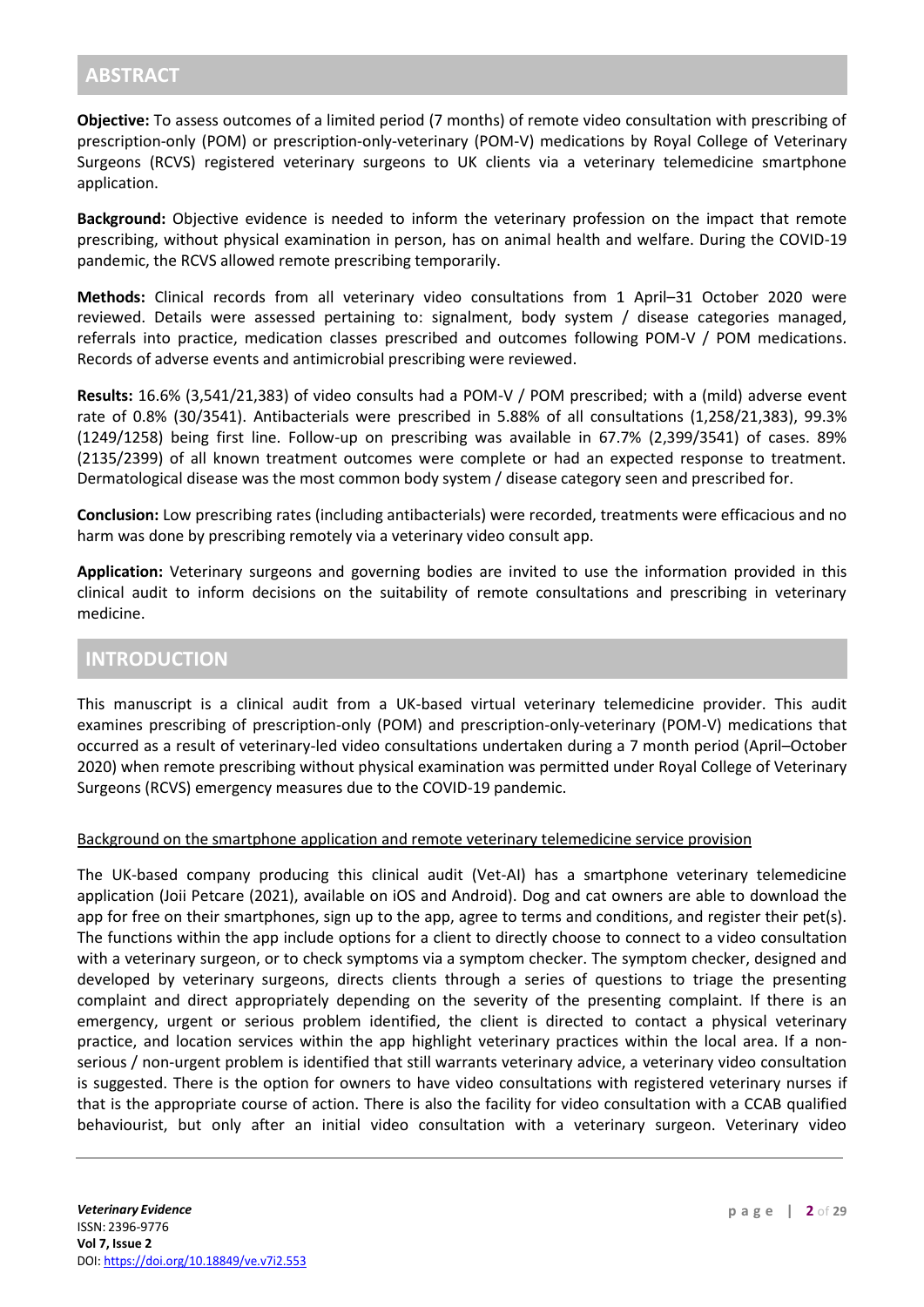consultations are available 24/7. Clinicians interact with clients via video link on a bespoke practice management software system where clinical notes are recorded. Clinical records and data are stored in the company's secure database. The company has a dedicated data protection officer ensuring GDPR compliance and confidentiality of client and pet data (Joii Pet Care, 2021).

All of the veterinary surgeons providing consultations via the app are registered with the RCVS to practice in the UK, and have been qualified and in practice for at least 3 years before joining Vet-AI. All veterinary nurses are qualified and registered with the RCVS. The veterinary surgeons are predominantly part-time and work variable shift patterns. During the period of prescribing, under the temporary RCVS guidance, from April– October 2020 there was no physical practice associated with the company and the clinicians all worked remotely.

#### Follow-up and sharing of clinical information

All clients are provided with an in-app treatment plan at the end of a video consultation. Clinical records are also kept for every consultation, and are provided to a client's local registered veterinary practice when appropriate. Clinical record keeping includes the mandatory selection of veterinary nomenclature (VeNOM, 2022) codes to indicate top differential diagnosis / diagnoses at the time of consultation, with the purpose of aiding to identify disease classification types within clinical records.

All clients that had video consultations that resulted in prescription of a POM-V / POM within the app were booked a follow-up veterinary video consult appointment via the app to assess response to treatment and identify any problems arising, or if alternatives needed to be pursued. If clients failed to engage in a follow-up video consultation then they were emailed requesting follow-up information; any follow-up information provided by email was entered into the clinical notes. Clinical history from a patient's physical veterinary practice was sought (with owner permission) for any animal prescribed a POM-V / POM; chronic medication prescriptions were refused if a full and accurate clinical history could not be obtained. In emergency situations where acute medication was needed to be prescribed for animal welfare reasons, prescribing occurred and a history was sought (or several attempts made to obtain the history) from the registered veterinary practice (following guidance set out in the RCVS code of conduct 5.7). When a patient treated with POM-V / POM remotely was referred into a physical veterinary practice, clinical history was forwarded to that practice (with owner permission).

#### Telehealth excellence and clinical monitoring

Vet-AI has an internal telehealth excellence team of clinicians, Joii Scientific Advisory Committee (the authors), dedicated to monitoring clinical practice standards and auditing of clinical data to help produce structured clinical guidelines for the veterinary team to maximise the quality of remote consultation.

They also collaborate evidence from the veterinary and human medical communities to develop best practice telemedicine guidelines. Robust literature reviews govern and underpin all clinical decision-making and guide regular clinical meetings. Best practice and gold standard is the level aspired to, monitored and achieved.

Pharmacovigilance data is collected, assessed and reported to the veterinary medicines directorate (VMD, 2022). The company has a proactive approach to assessing follow-up and adverse event data after all prescriptions.

The team ensures that all clinicians have a structured format for their video consultations and that a full and thorough remote video consultation is performed.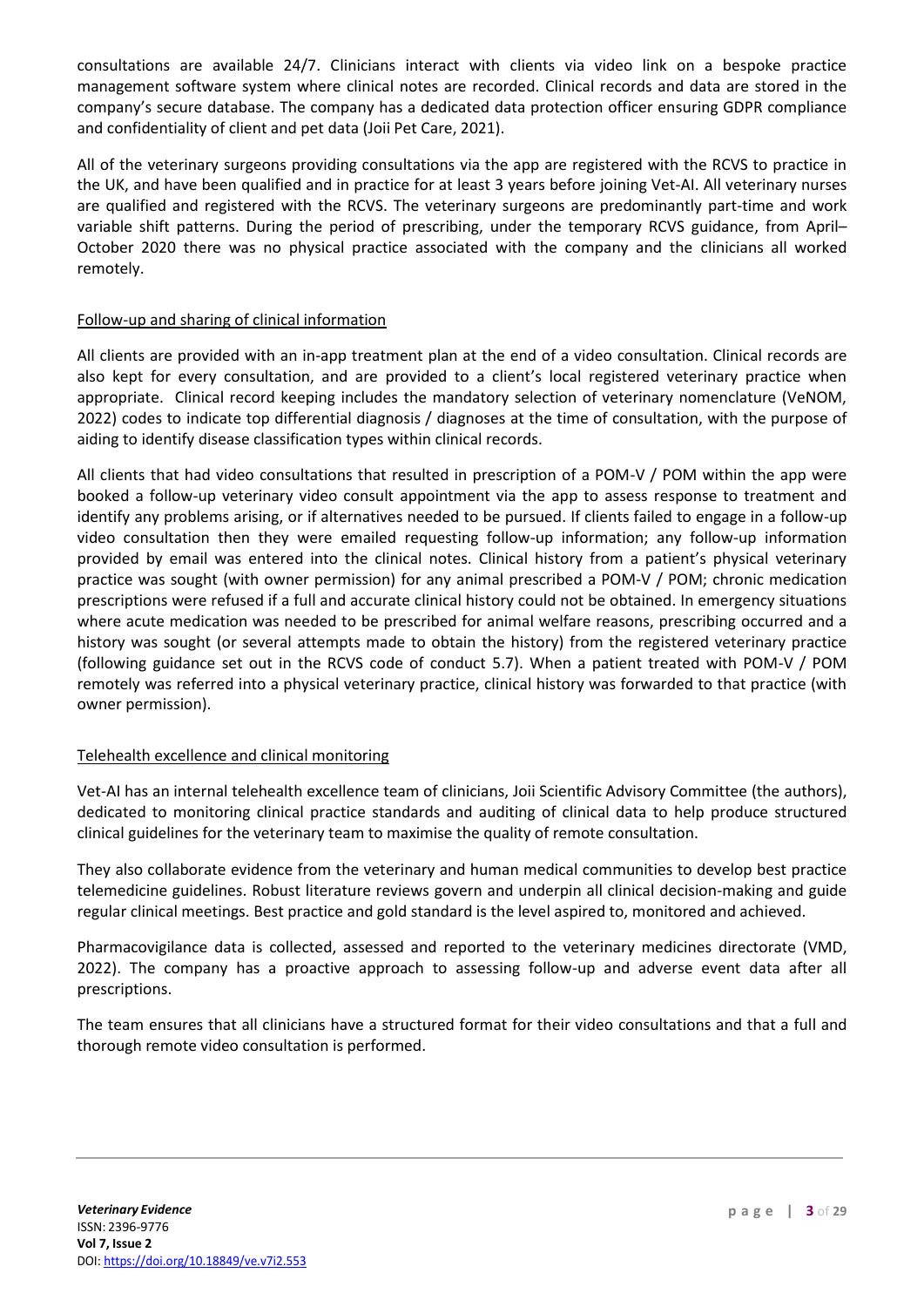#### Remote prescribing rules in the veterinary profession

The RCVS provide the following information in their Code of Professional Conduct regarding the use of telemedicine (RCVS, 2021):

*2.29 Specific advice provided remotely, for example via phone or video-link or without additional physiological data (commonly referred to as telemedicine or telehealth), should only be given to the extent appropriate without a physical examination of the animal. The more specific the advice, the more likely it is that the animal's owner should be advised to consult a veterinary surgeon in person for a physical examination. In this scenario, the animal owner should be asked to provide the veterinary surgeon carrying out the physical examination with a copy of any advice given remotely.*

*2.30 Veterinary surgeons should ensure as far as possible that the provision of specific advice provided remotely does not compromise welfare, since the animal has been examined and there is no ability to monitor the animal.*

Under normal circumstances, a veterinary surgeon can only prescribe POM-V / POM medications for a pet animal under their care in the UK if they have physically examined the individual animal in person.

#### Emergency measures during the COVID-19 pandemic

As an emergency measure during the COVID-19 pandemic, the RCVS released temporary guidance regarding prescription of POM-V / POM medications by veterinary surgeons, due to the extenuating circumstances that emerged with the requirements for en masse public isolation (RCVS, 2020).

This time period provided the ideal opportunity to assess the impact of remote prescribing on animal health and welfare. This can be examined in this clinical audit by detailing the percentage of veterinary video consultations that resulted in POM-V / POM prescriptions, which medications were prescribed, the common body system / disease categories (grouped by the veterinary nomenclature VeNOM codes within the clinical records) that resulted in prescriptions, and what the outcomes were for those treatments where follow-up was available. Recording of any adverse events could be reviewed, as can the use of antimicrobials to examine antimicrobial prescription trends and frequency.

#### Remote prescribing company policy

POM-V / POM medications were only prescribed if the following criteria could be met, as per RCVS guidance (RCVS, 2020):

- Enough information could be obtained to assess the pet sufficiently without a hands-on physical exam
- There was no suitable alternative medication of a POM-VPS, NFA-VPS (Non-Food Animal Veterinarian, Pharmacist, Suitably Qualified Person) or AVM-GSL (Authorised Veterinary Medicine – General Sales List) category
- The benefit to the animal and / or public health risk outweighed the risk
- Immediate / un-delayed action was required in the interests of animal welfare
- The client was fully informed of any risks associated with remote prescribing for the given condition

Detailed notes were made for any decision to remotely prescribe and the reasoning behind it.

Any consultation resulting in medication being prescribed was booked in for a follow-up consultation at the time of recommending the product. The interval between initial and follow-up consultation was determined on a case-by-case basis by the clinician involved.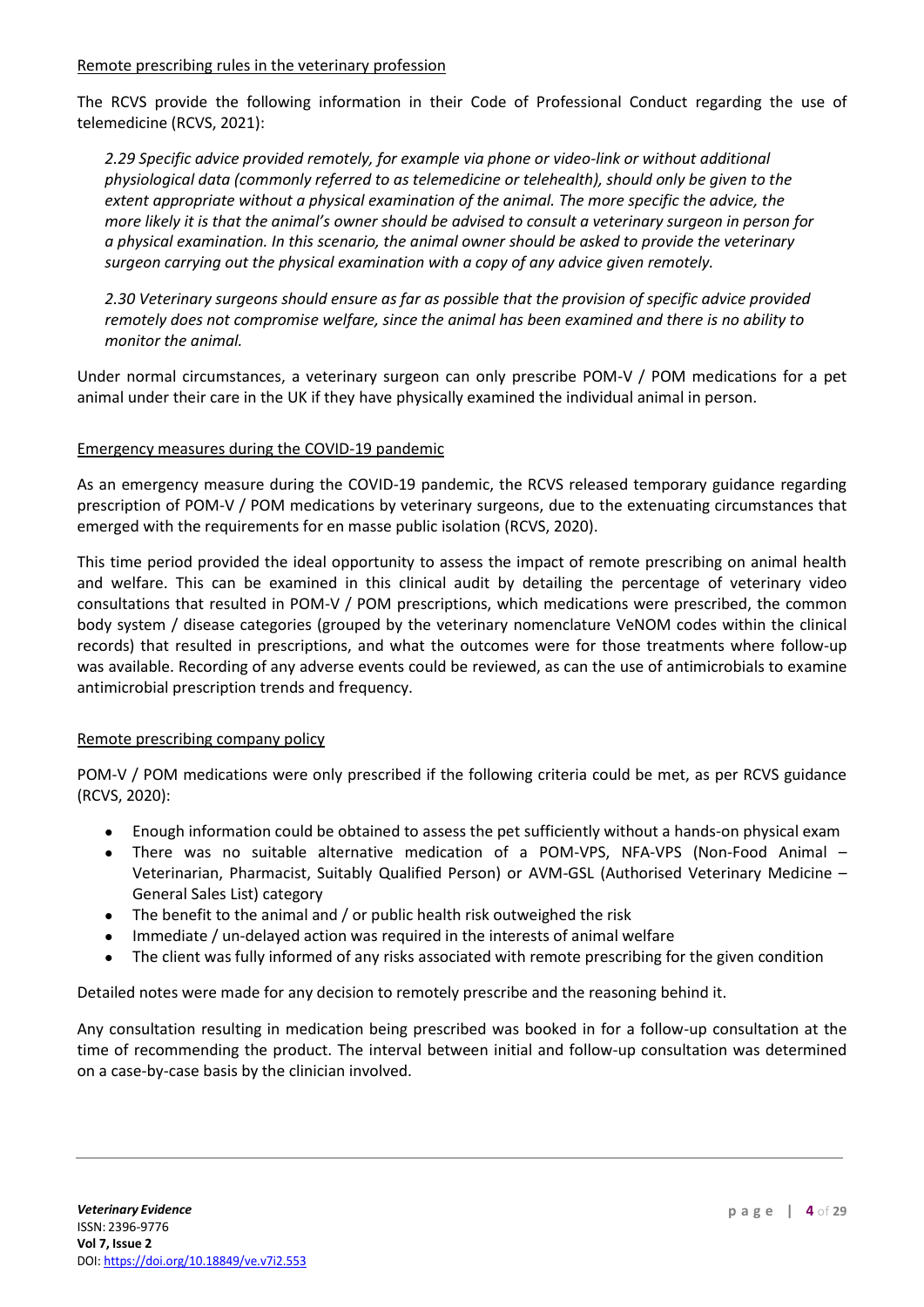If the client had not returned for their follow-up appointment, an email was sent to their registered email address. The email made a general enquiry into the state of the pet having been treated, as well as asking the following three questions:

- 1. Are the symptoms still present?
- 2. Are you satisfied with the outcome?
- 3. Has your pet experienced any adverse events in relation to the medication prescribed?

#### Evidence around telemedicine and remote prescribing

Vet-to-vet telemedicine has existed since the 1980's, when telecardiology was utilised to allow general practice veterinarians to seek support from specialist colleagues (Robertson, 1999).

With the advent of digital technologies and live video streaming, veterinarian-to-client telemedicine is a new and emerging service within the veterinary sector globally.

There is controversy within the profession regarding the suitability of this method of vet-pet-client contact for maintaining professional standards and protecting animal health and welfare, given the inability to perform a physical examination on remote animals (Cary & Massecar, 2017; and Cushing, 2017). Objective evidence, which up to now has been in short supply due to the legal limitations on remote prescribing, is needed to inform this debate, so that rational judgements can be made for the benefit of animal health and welfare based on fact rather than subjective opinion. A recent literature review on the subject (Teller & Moberly, 2020) suggests that the few published reviews of direct to consumer (DTC) telemedicine have been favourable, and that if human paediatrics is used as an analogy to veterinary medicine, studies in paediatric telehealth can lead to cautious optimism for veterinary medicine to observe similar outcomes.

#### The aim of the audit was to:

• perform an initial data exploration to assess if any harm was caused and the efficacy of remote prescribing (POM-V / POM) medications via remote video telemedicine veterinary-led consultations by looking at outcomes.

#### The objectives of the audit were to assess:

- the outcome of remote prescribing (POM-V / POM) in terms of complete / expected response to treatment, partial response to treatment with referral into a physical practice, no response, or adverse event; grouped into separate subcategories according to body system / disease categories;
- the prescribing of antibacterial medications.

# **METHODS**

A clinical audit was performed on veterinary-led video consultations via a dedicated smartphone veterinary telemedicine application (app.). The audit involved a single veterinary telemedicine company, with (at the time period of the audit) 50 RCVS registered veterinary surgeons licensed to practice in the UK, all of whom participated in video consultations remotely. The number of veterinarians fluctuated during the audit period; all veterinarians worked part-time hours on a flexible and varied rota basis.

There is no physical veterinary practice associated with the company. The audit involved review of medical records but did not involve review of consultation video recordings. This was a retrospective analysis of data from clinical records and client communications via emails stored in the company's secure cloud storage. All records that had a remote consultation via the app. between 1 April–31 October 2020, whilst the RCVS temporary remote prescribing guidance period was active, were retrieved.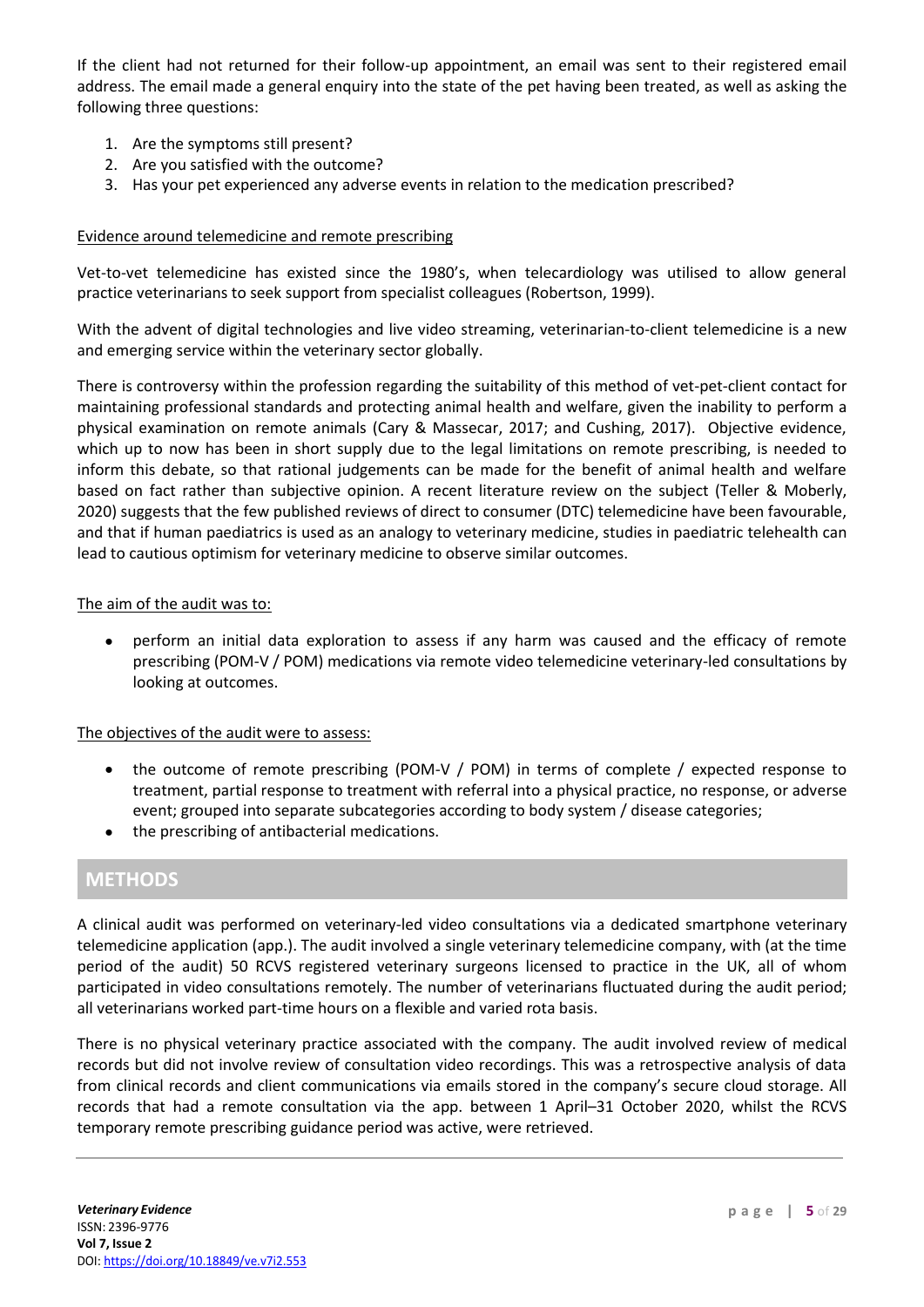All consultations consisted of both a visual video and audio link with the client and pet. A remote consultation was only considered 'completed' if internet connectivity / audio and visual quality was sufficient to allow for history taking and assessment of the pet.

Descriptive details of all pets having a veterinarian video consult were retrieved and assessed pertaining to:

- Signalment (species, age, breed, gender)
- Body system / disease categories managed remotely classified into 15 sub-categories according to primary veterinary nomenclature (VeNOM) code presumptive diagnosis selected by consulting veterinarian:
	- o Integument
	- o Musculoskeletal
	- o Parasitic
	- o Ophthalmic
	- o Gastrointestinal
	- o Cardiorespiratory
	- o Trauma / external factor
	- o Urinary & renal
	- o Reproductive
	- o General / systemic / metabolic
	- o Dental
	- o Neurological
	- o Behavioural
	- $\circ$  Neoplastic & miscellaneous masses<sup>[1]</sup>
	- $\circ$  Non-specific<sup>[2]</sup>

Every consultation resulting in a POM-V / POM prescription was pulled from a MySQL relational database and tracked to resolution. MySQL is a relational database management system that is based on structured query language (SQL) (MySQL, 2022). These consultations were identified through the product ordering system, allowing for identification of the client, product purchased and date of purchase. Every 2 weeks the consultation was assessed in the company's practice management system to ensure that the client had returned for their follow-up, and to note the outcome of the given treatment and condition.

For consults where POM-V / POM medications were prescribed the following data was collected:

Details of different prescription medication (POM-V / POM) classes prescribed:

- Oral antimicrobial
- Topical containing antimicrobial
- Analgesics (NSAIDS, paracetamol ± codeine, gabapentin, tramadol)
- Parasiticide
- $\bullet$  Antipruritic<sup>[6]</sup>
- Other<sup>[3]</sup>

Outcomes of treatments with POM-V / POM medications were classified into one of the following mutually exclusive categories:

- Complete / expected response to treatment
- Partial response to treatment (all pets referred into a physical practice)
- No response to treatment\*
- Adverse event
- No treatment outcome available (no follow-up available / prescription medication not administered)

\*Sent to clinic for physical examination or for further diagnostics / procedure, or followed-up with further remote care with a change of treatment plan.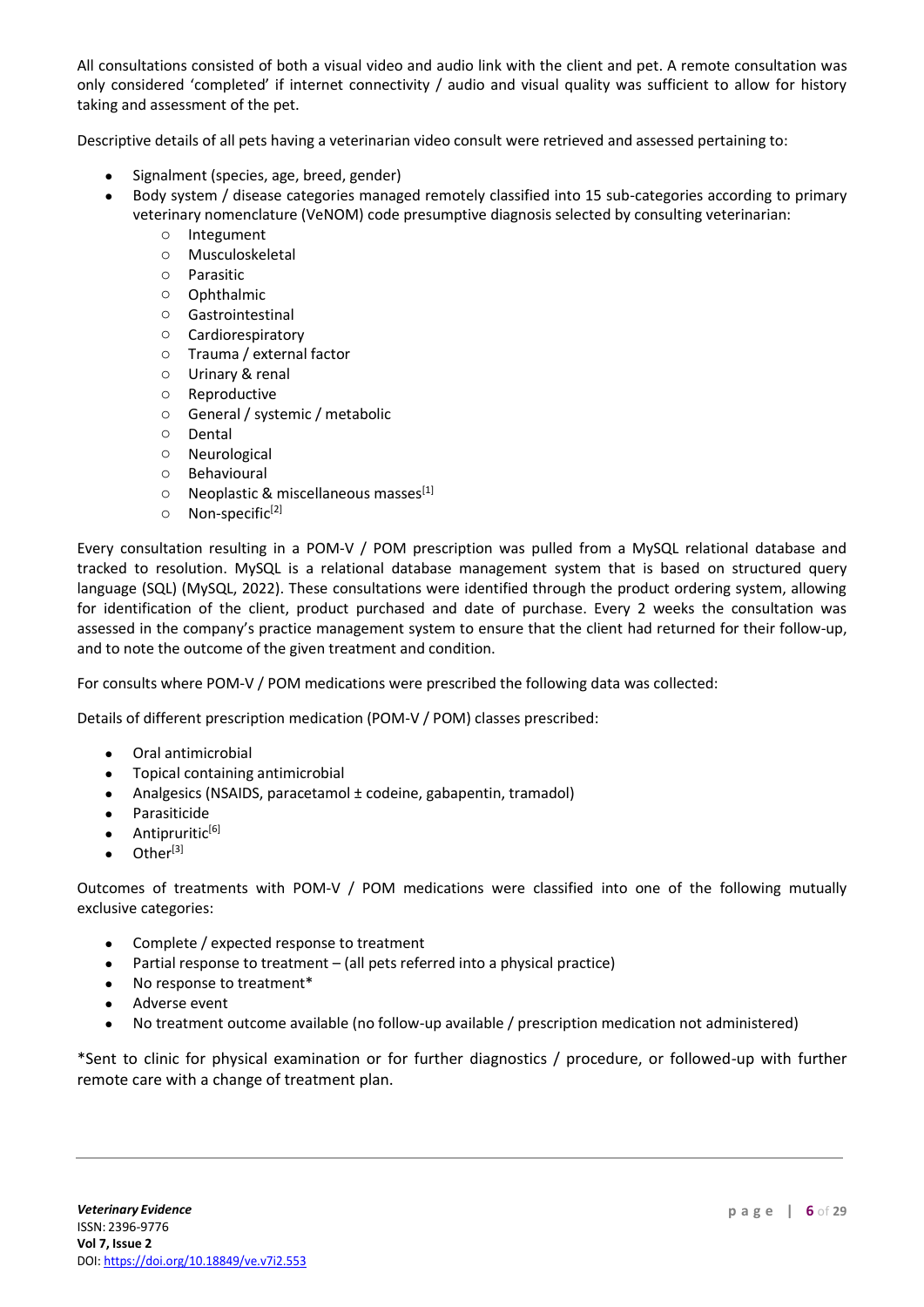Data was aggregated and anonymised so that no person or pet could be identified from the presentation of results in this publication.

Descriptive data was then prepared and presented in graphical format to understand the clinical outcomes and inform the veterinary and wider business team. Descriptive statistics were produced using data extracted from our data warehouse (Google BigQuery, 2022) using SQL programming language (MySQL, 2022; Google BigQuery, 2022) and visualised through a combination of Microsoft Excel and Python Seaborn. All queries were saved as views enabling them to be audited and re-run as required. The data extracted for this paper included consultation random universally unique identifier (UUID), consultation date, consultation type, outcome, pet UUID, species, gender, pet age at time of consultation, presenting problem, diagnosis, product name, product UUID, product legal category, product class, product European Medicines Agency (EMA) classification, product antibacterial active ingredient, product oral / topical grouping, product antifungal / antibacterial grouping, and date product shipped.

# **RESULTS**

## Number of consults and prescriptions

21,383 veterinary video consults were undertaken via the app. during the study period. 78.1% (16,695) were dogs and 21.9% (4,688) were cat consults. The mean age for dogs was 4.9 years (median 3.8 years). The mean age for cats was 5.6 years (median 5 years). The male:female ratio was 10:7 for dogs and 2:1 for cats.

Of the total 21,383 vet-led video consults completed in this timeframe, 16.6% (3,541) had a POM-V / POM prescribed during the consultation (Figure 1).



## **Figure 1: Total completed video consultations with and without POM-V / POM prescriptions for the audit period**

A pie chart depicting the completed remote veterinary led video consultations via a dedicated veterinary telemedicine smartphone app. between 1 April–31 October 2020, showing the split of consultations that resulted in remote prescribing of POM-V / POM medication, and those that had 'other' outcomes (follow-up consultation with remote veterinary team; recommend in person veterinarian visit [physical exam required]; alternative product recommendation [NFA-VPS, AVM-GSL]; no concern noted; monitor at home; recommend in person veterinarian visit [emergency]; laboratory testing).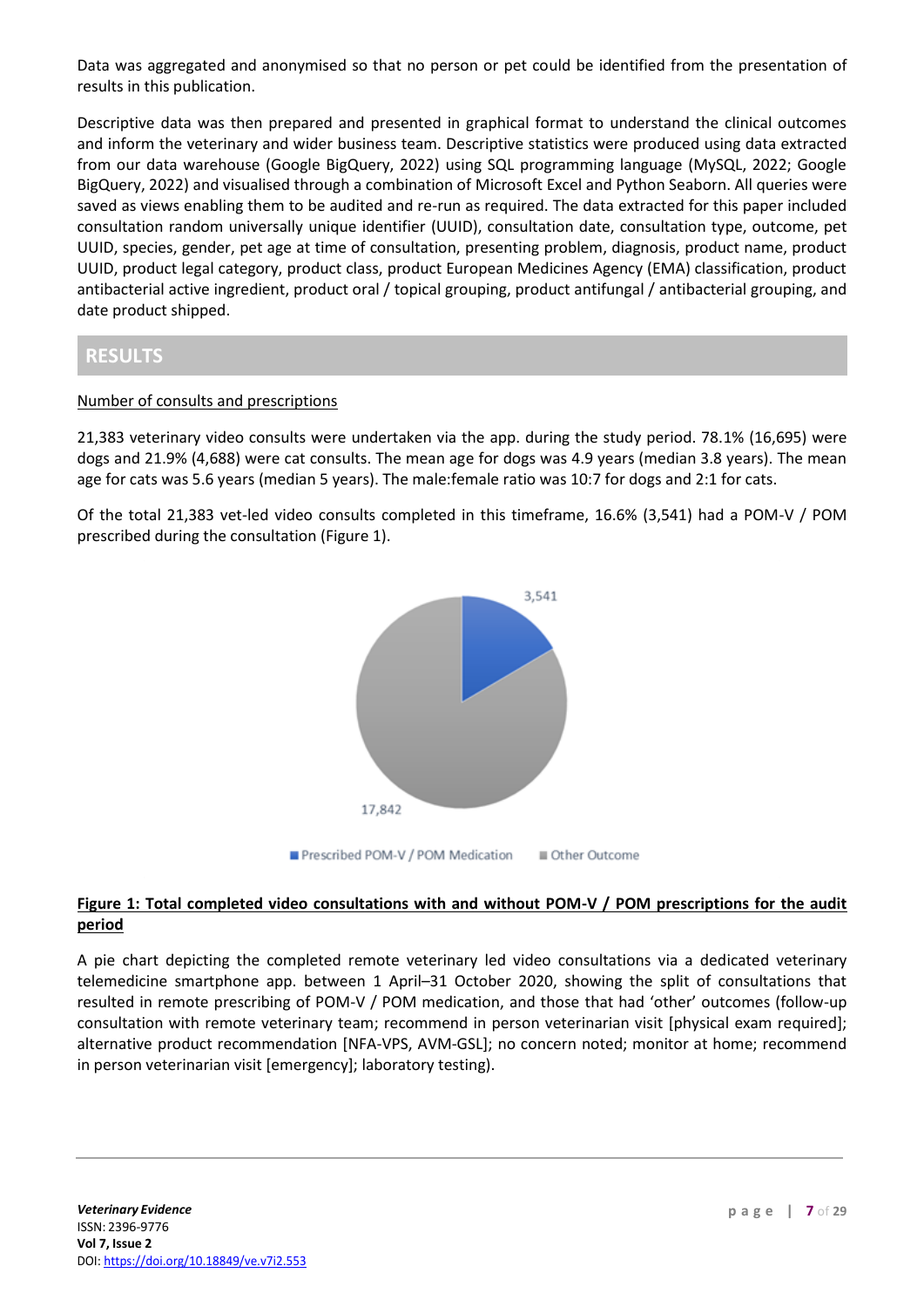The other 17,482 consultations that did not have a prescription medicine prescribed had the following individual or combination of resolutions assigned (total of 22,131 resolutions):

- Follow-up consultation with remote veterinary team: 6,421
- Recommend in person veterinarian visit (physical exam required): 4,852
- Alternative product recommendation (NFA-VPS, AVM-GSL): 4,216
- No concern noted: 3,151
- Monitor at home: 2,313
- Recommend in person veterinarian visit (emergency): 959
- Remote laboratory testing (samples collected by owners at home and analysed by external laboratory): 219

#### Breakdown of Prescriptions

Of the 3,541 vet-led video consultations that had a prescription, some consultations resulted in more than one medication being prescribed.

There were 4,282 POM-V / POM medications prescribed in total between 1 April–31 October 2020; 96.1% (4,117) were POM-V, and 3.9% (165) were POM (prescribed following the prescribing cascade). POM-schedule medications (7) have been included in the POM / POM-V totals above. [5]

For consults where POM-V / POM medications were prescribed, prescription medications divided into the medication classes described in the methods can be seen in Figure 2.



#### **Figure 2: POM-V / POM medication classes prescribed remotely during the audit period**

A pie chart depicting the POM-V / POM medication classes prescribed as a result of completed remote veterinary led video consultations via a dedicated veterinary telemedicine smartphone app. between 1 April– 31 October 2020, showing the grouping into broad medication classes. 4,282 POM-V / POM medications were prescribed, from 3,541 vet-led video consultations. Medication broad classifications included oral antimicrobials, topicals containing antimicrobials, analgesics, parasiticides, antipruritics and other / miscellaneous. [3]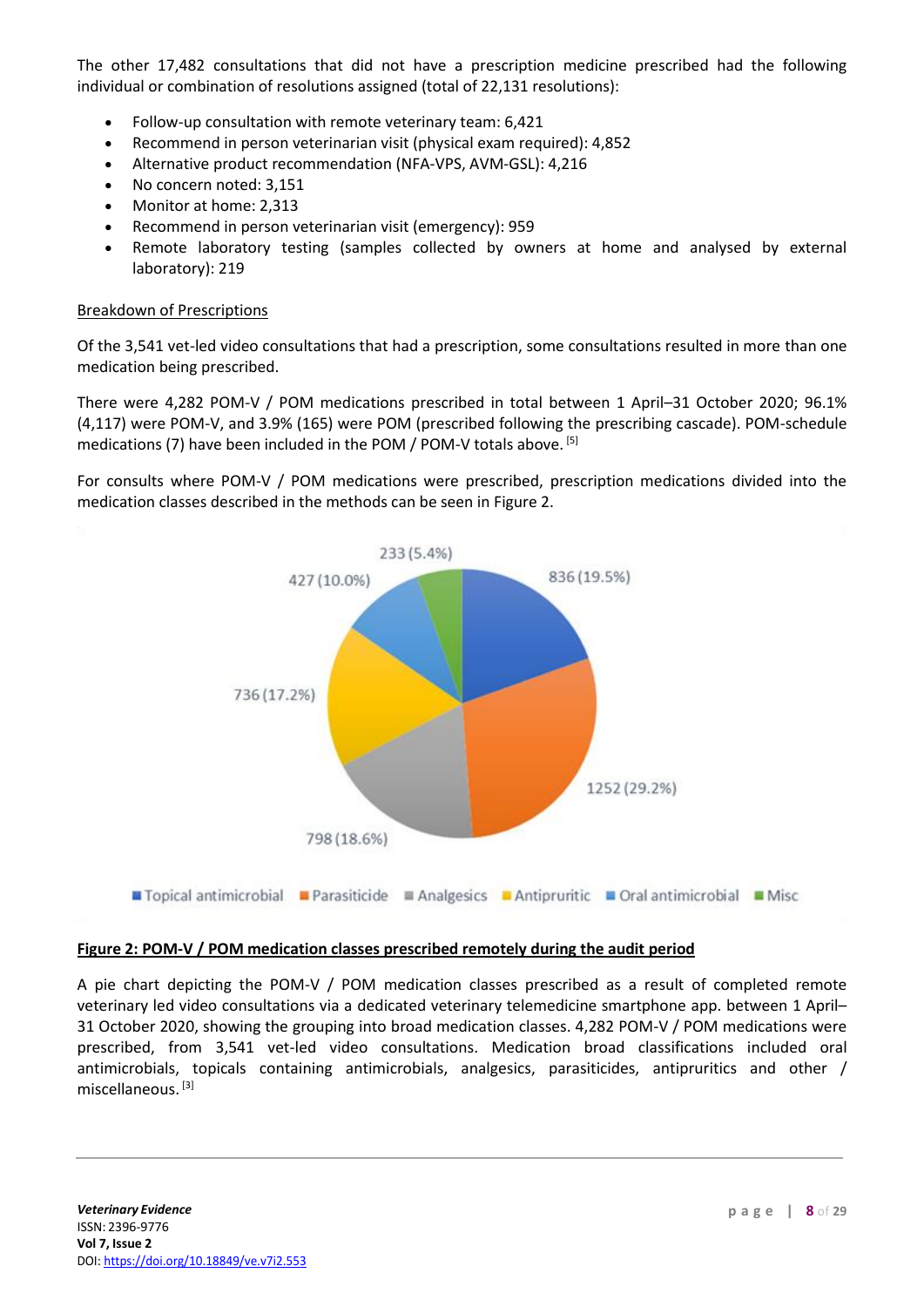Antibacterials were classified using the traffic light (red / yellow / green) system utilised by the BSAVA / SAMSoc Protect Me Guidance as recommended by the RCVS and BSAVA (BSAVA, 2018) (Figure 3).

Of the 1,258 antibacterial prescriptions (five antimicrobial products were not included due to them being antifungal); 99.3% (1249) were 'green' first-line antibacterials, 0.7% (nine) were 'yellow' highest priority critically important antibacterials, all of which were topical, and no 'red' restricted antibacterials were prescribed. The nine yellow, critically important antibacterials were topical fluoroquinolone ear medications (eight marbofloxacin, Aurizon; one orbifloxacin, Posatex). 66.7% (six) of these were prescribed after culture and sensitivity was performed on an ear swab. 33.3% (three) were prescribed first line after no culture and sensitivity. 33.5% (422/1258) were oral antibacterials and 66.5% (836/1258) were topical antibacterials, (five oral antifungals included as antimicrobials in Figure 2 are not counted here as they are not antibacterial).



#### **Figure 3: Antibacterial POM-V / POM medications prescribed remotely during the audit period**

A bar chart depicting the antibacterials prescribed as a result of completed remote veterinary led video consultations via a dedicated veterinary telemedicine smartphone app. between 1 April–31 October 2020, and the application route (topical or oral). (Green = first line antibacterials, yellow = highest priority critically important antibacterials, red = antibacterials with restricted use in human medicine [none prescribed]).

#### Co-prescribing of medications

Co-prescriptions are best visualised across product families by a heatmap of the row signatures as displayed in Figure 4, where each row represents the number of consultations (count) in which a particular combination of medications was prescribed. The heatmaps, separated out for dogs and cats, include both POM and POM-V prescriptions, showing a large variation in prescribing patterns.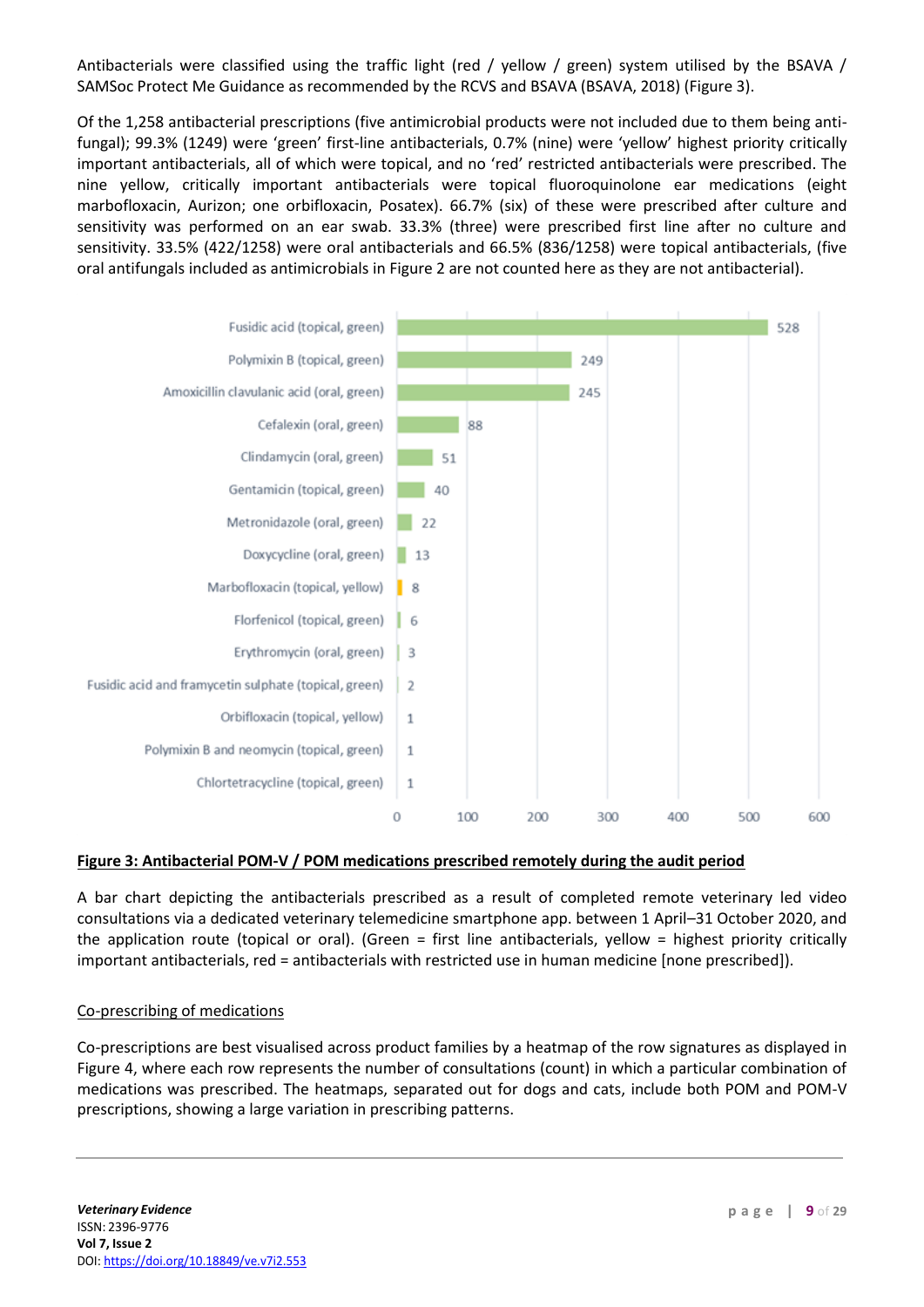

## **Figure 4: Counts of the number of consultations in which combinations of POM-V / POMs falling into product broad classification were prescribed**

Medication broad classifications included oral antimicrobials, topicals containing antimicrobials, analgesics, parasiticides, antipruritics and other / miscellaneous. [3]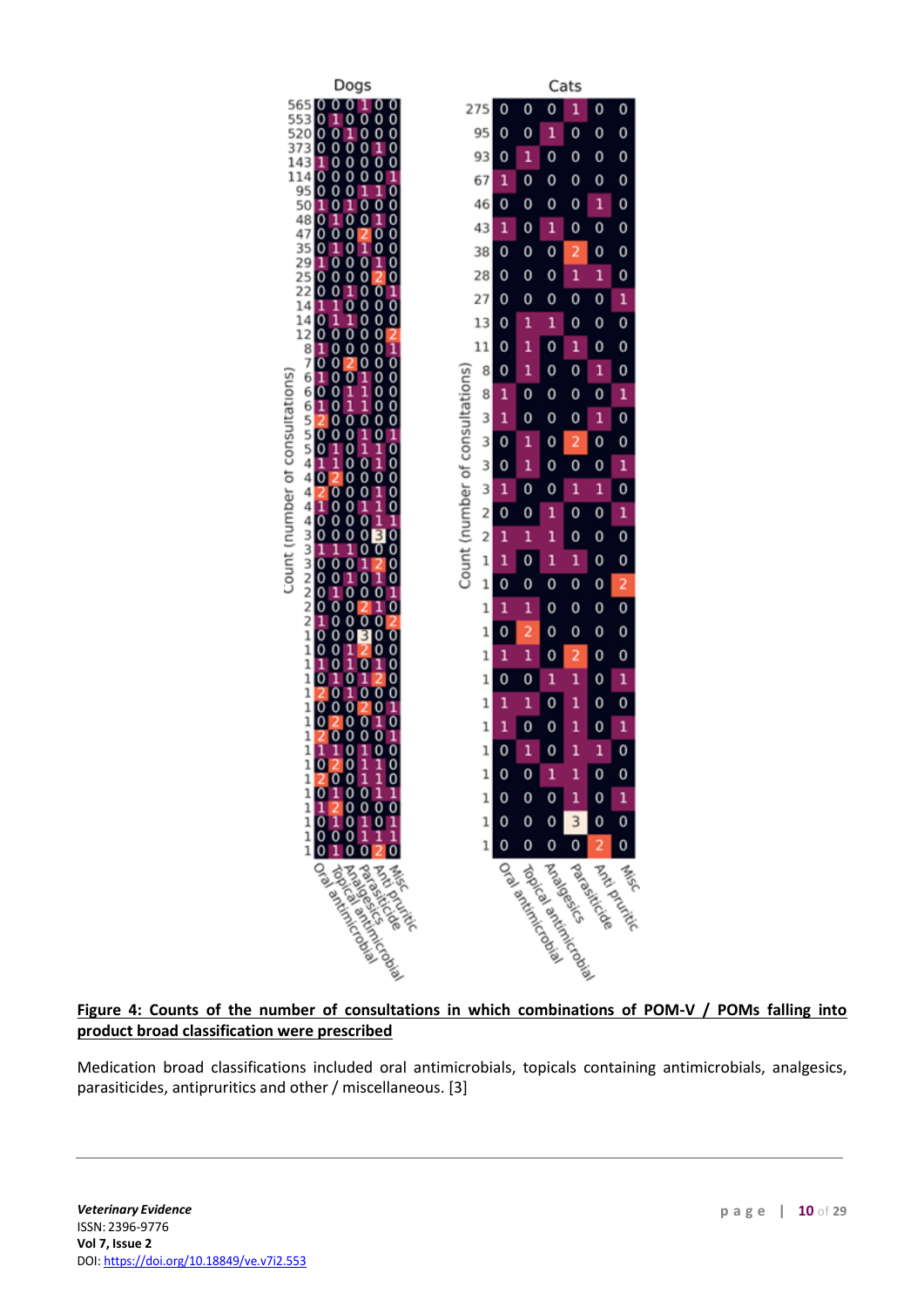#### Body system / disease category

Conditions managed remotely that had a remote prescription were classified into 15 body system / disease category presumptive diagnosis subsets according to primary veterinary nomenclature (VeNOM) code selected by consulting veterinarian (Figure 5):

- Integument
- **Musculoskeletal**
- Parasitic
- Ophthalmic
- **Gastrointestinal**
- **Cardiorespiratory**
- Trauma / external factor
- Urinary & renal
- **Reproductive**
- General / systemic / metabolic
- **Dental**
- **Neurological**
- **Behavioural**
- Neoplastic & miscellaneous mass[1]
- Non-specific[2]



## Figure 5: Remote consultations with and without POM-V / POM prescriptions, grouped into body system / **disease category**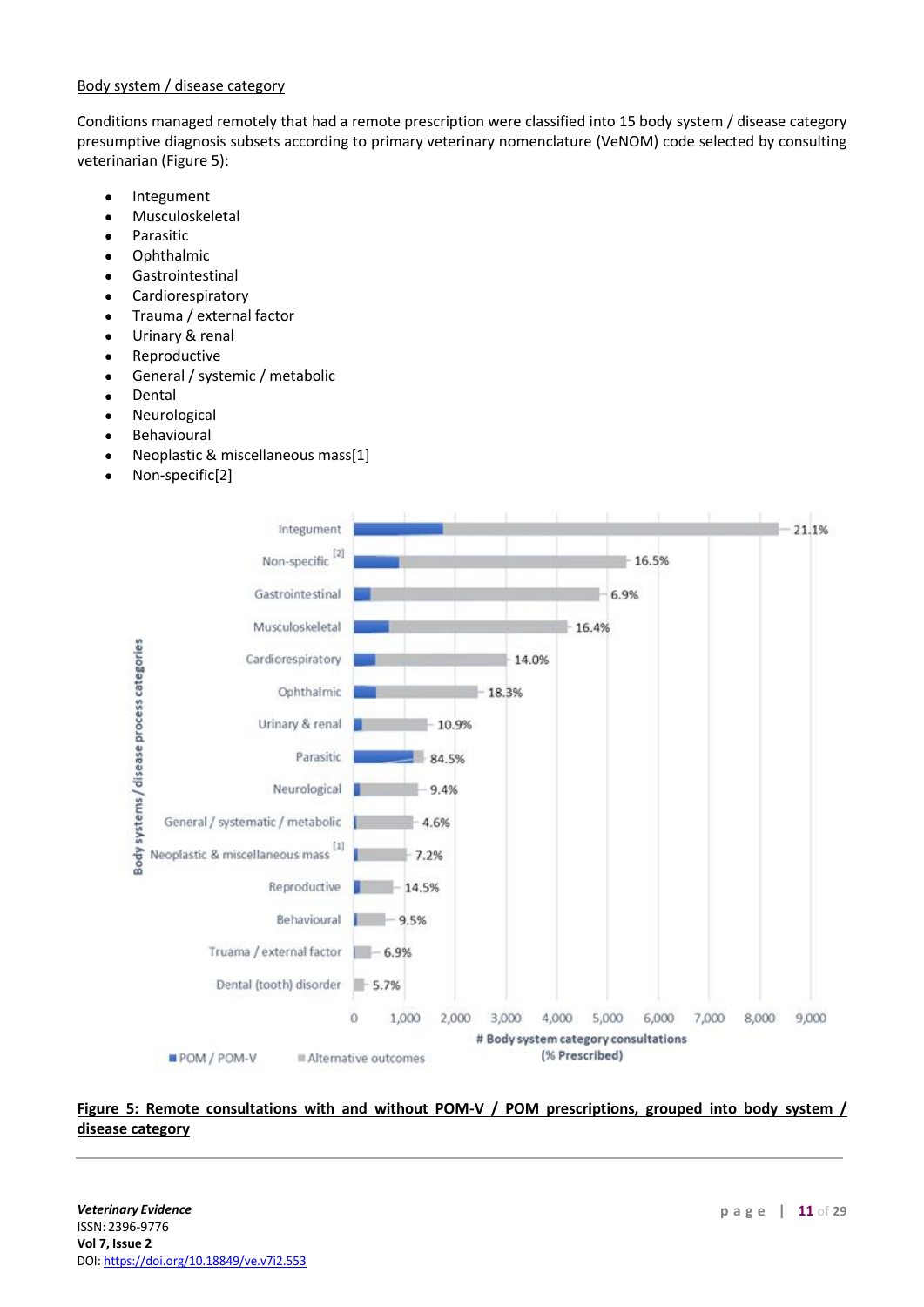A graph depicting all body system / disease categories managed remotely by completed remote veterinary led video consultations via a dedicated veterinary telemedicine smartphone app. between 1 April–31 October 2020; showing the number of consults grouped into 15 body system / disease category presumptive diagnosis subsets according to primary veterinary nomenclature (VeNOM) code selected by the consulting veterinarian at the time of video consultation. Blue segments show the proportion of cases for each category that were treated with a POM-V / POM via remote consultation (percent figure of prescriptions for that body system / disease category shown numerically at end of line). Grey segments had alternative outcomes that did not involve the prescription of POM-V / POM medication via remote means; veterinarians were able to allocate multiple VeNOM codes per consult to the non POM-V / POM consults.

The top five body system / disease categories appointed during all consultations between 1 April–31 October 2020 in descending order were integument, non-specific[2], gastrointestinal, musculoskeletal and cardiorespiratory (Figure 5).

The top five body system / disease categories from all consultations across all body systems that were prescribed a prescription medication in descending order were integument, parasitic, non-specific[2], musculoskeletal and ophthalmic (Figure 5).

Dermatological disease (integument) was the most common body system / disease category that was seen through the app. and had the greatest volume of prescription medications.

However, when looking at the percentage of prescriptions for each specific body system consultation (Figure 5) it was second most prescribed for (21.1% = 1,765 prescriptions / 8,367 dermatology consults), with parasitic being the highest with a 84.5% prescription rate for all parasitic consultations (1166 prescriptions / 1380 parasitic consults). Non-specific[2] body system / disease categories made up the second most common consultation seen and third most prescribed for during this time. The non-specific[2] sub-category includes rechecks and consultations where no body system / disease category was applicable. Gastrointestinal cases were the third most common consultation seen but with a relatively lower prescribing rate (6.9% = 333 prescribed / 4,845 gastrointestinal consults).

## Outcomes of treatment following remote prescription

Outcomes, based on analysis of clinical notes and/or response to client feedback email, of treatments with POM-V / POM medications were classified into one of the below categories (Figure 6):

- Complete / expected response to treatment
- Adverse event
- No response to treatment
- Partial response to treatment (with all pets referred into a physical practice)
- No treatment outcome available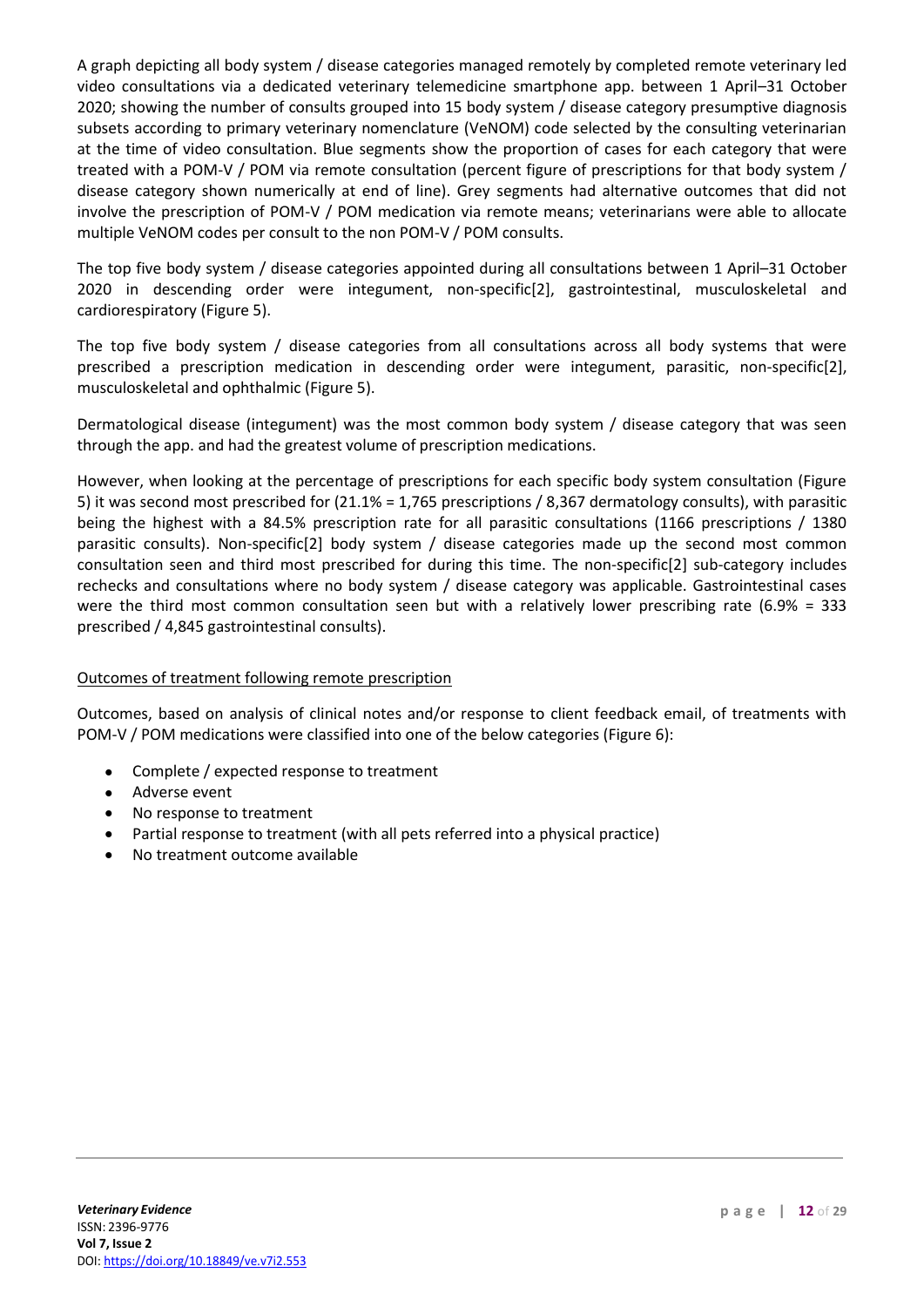

#### **Figure 6: Treatment outcomes for consultations with remote prescriptions**

A graph depicting outcomes of treatment for patients managed remotely that had a POM-V / POM prescription as a result of completed remote veterinary led video consultations via a dedicated veterinary telemedicine smartphone app. between 1 April–31 October 2020; showing the outcomes of treatments with POM-V / POM medications separated into the following outcome categories: complete / expected response to treatment; partial response to treatment with referral into a physical practice; adverse event; no response to treatment; and no treatment outcome available.

#### Complete / expected response to treatment

60.3% (2,135/3,541) of remote consultations which were prescribed a POM-V / POM product resulted in the outcome complete or expected response to treatment.

- 33.8% (1,197 /3,541) complete response / resolutions of clinical signs after follow-up appointment or email
- 26.5% (938/3,541) expected response to treatment (complete resolution of signs not expected in these cases most requiring chronic ongoing medication e.g., non-steroidal anti-inflammatory drugs (NSAID) for chronic osteoarthritis, or anti-pruritic for atopic dermatitis)

Of the consults where the outcome was known (when the outcome category 'no treatment outcome available' was removed) 89.0% (2,135/2,399) of all treatment outcomes were complete / expected response to treatment.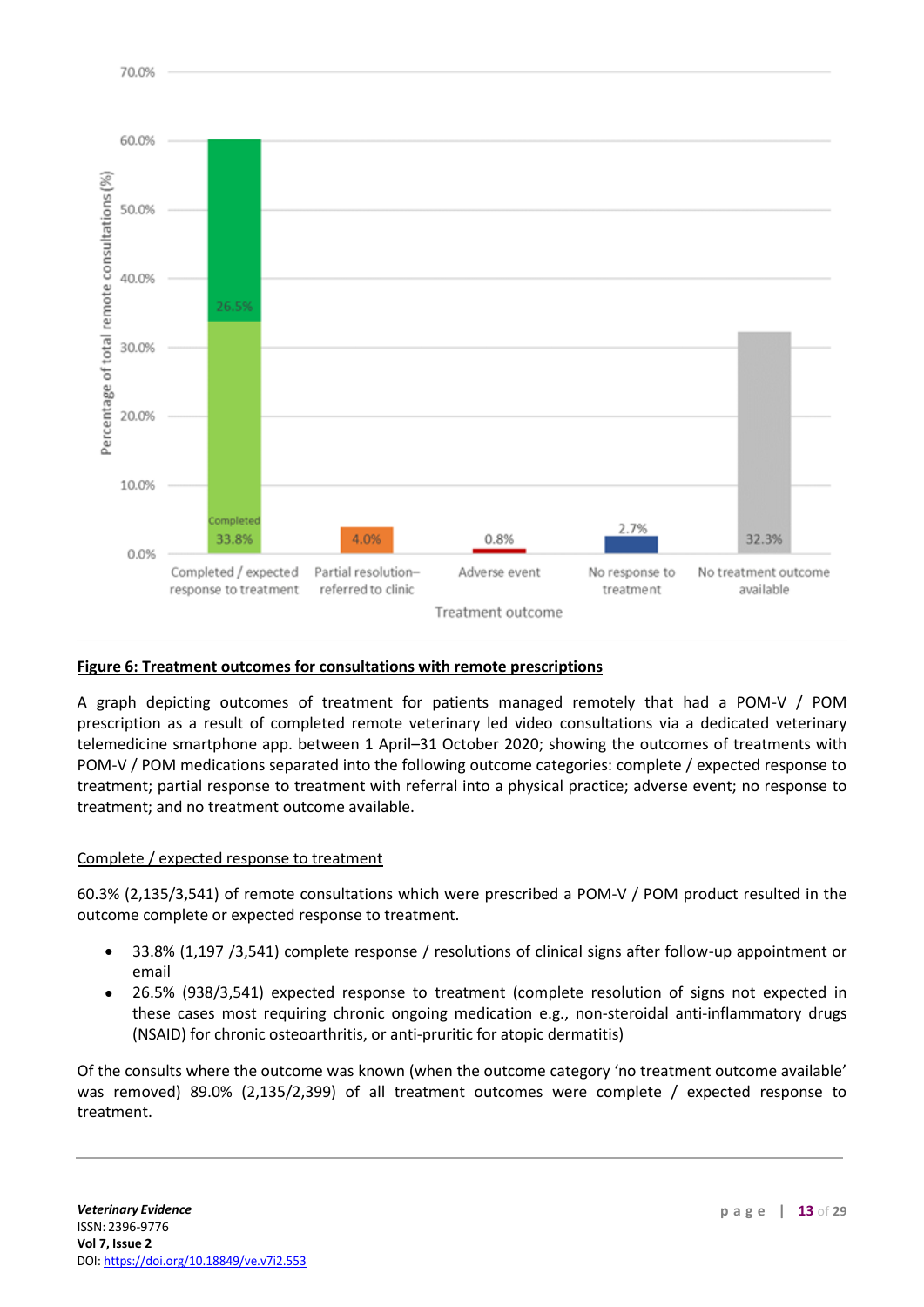#### Partial resolution – referred to clinic

4.0% (140/3,541) of remote prescriptions needed to be referred to a clinic for reasons including;

- Further diagnostics (radiography, blood tests, eye examination)
- Procedures (ear flush, abscess lance)
- Injectable or topical treatments requiring veterinary administration

#### No response to treatment

2.7% (94/3,541) of remote prescriptions did not respond to treatment. These patients were then either:

- Sent to clinic for physical examination
- Sent to clinic for further diagnostics / procedure
- Followed-up with further remote care with a change of treatment plan

#### No treatment outcome available

Of the 3,541 consultations in which a prescription was purchased, 32.3% (1,142/3,541), had no treatment outcome available for the following reasons:

- 30.4% (1,078/3,541) No feedback received (lost to follow-up despite multiple attempts)
- 1.8% (64/3,541) patients were not administered prescribed medication for reasons including:
	- o postal delay / out of stock (those cases were referred into practice)
	- o condition deteriorated prior to commencement of treatment and were referred into practice
	- o symptoms resolved before medication was administered
	- o order cancelled by owner

#### Adverse events

Assessment for possible adverse events was undertaken at follow-up examination or by follow-up email (if a second consult was not attended).

There were 30 adverse events (0.8%, 30/3,541) identified following POM-V / POM medication remote prescription, from use of 11 suspected products (with three further products used concomitantly) within the reporting period. Overall, the signs seen were mild and predominantly associated with the gastrointestinal tract, 29/30 reactions involved vomiting or diarrhoea. All adverse events were reported to the VMD.

From our body system / disease categories groupings 33.3% (10/30) were prescribed for the musculoskeletal system, 30% (9/30) for parasitic disease, 26.7% (8/30) for the integument system, 6.7% (2/30) for gastrointestinal disease and 3.3% (1/30) for cardiorespiratory disease.

From our prescription medication groupings, 43.3% (13/30) of adverse events were seen after NSAIDs, 30.0% (9/30) after an anti-parasitic product, 10.0% (3/30) after an oral antimicrobial, 10% (3/30) after an antipruritic, and 6.7% (2/30) after oral steroids[4].

6.7% (2/30) were sent into practice for examination and treatment. 93.3% (28/30) were confirmed resolved during follow-up consultation or email. We were unable to attain follow-up information for two patients (6.7%).

Over half (56.7%, 17/30) the adverse events reported were identified by follow-up email for people that had failed to attend a follow-up consultation. If this process had not been followed, we may not have been informed of these mild adverse events.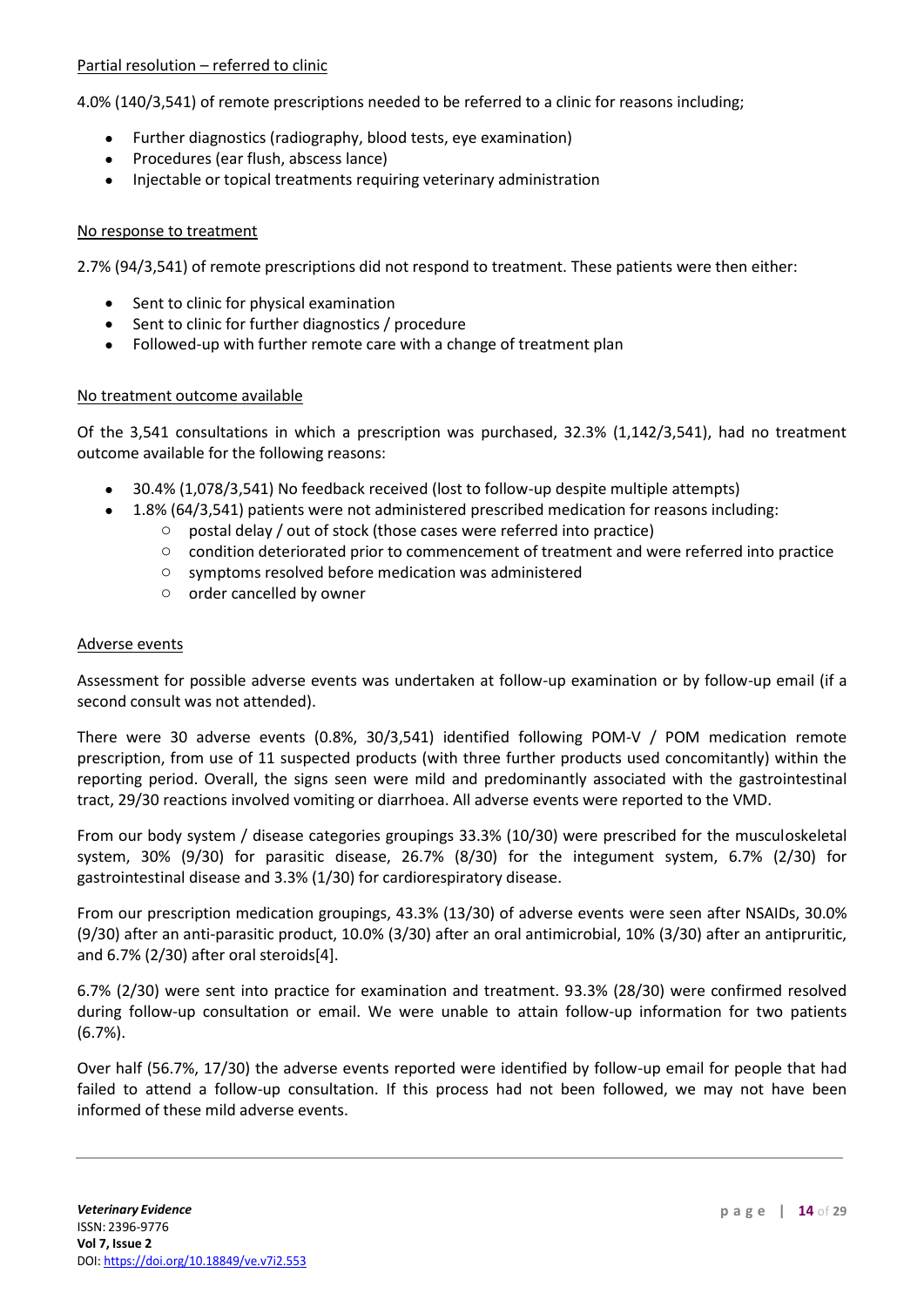#### Further breakdown of prescribing outcomes and medication classes

Outcomes of consultations where medication was prescribed divided into body system / disease category (Figure 7) and patient outcomes per prescription medication class (Figure 8) show that the majority of the prescribing outcomes in every category was expected / complete response to treatment, with a fairly even distribution across the sub-categories.



## **Figure 7: Patient outcomes for consultations with remote POM-V / POM prescriptions for the audit period grouped by body system / disease categories**

A graph depicting outcomes of treatment for veterinary patients (cats and dogs) managed remotely that had a POM-V / POM prescription as a result of completed remote veterinary led video consultations via a dedicated veterinary telemedicine smartphone app. between 1 April–31 October 2020; grouped into 15 body system / disease category presumptive diagnosis subsets according to primary veterinary nomenclature (VeNOM) code selected by the consulting veterinarian at the time of video consultation. The outcomes of consultations with POM-V / POM medications separated into the following outcome categories: Complete / expected response to treatment; adverse event, no response to treatment; partial response to treatment with referral into a physical practice; and no treatment outcome available.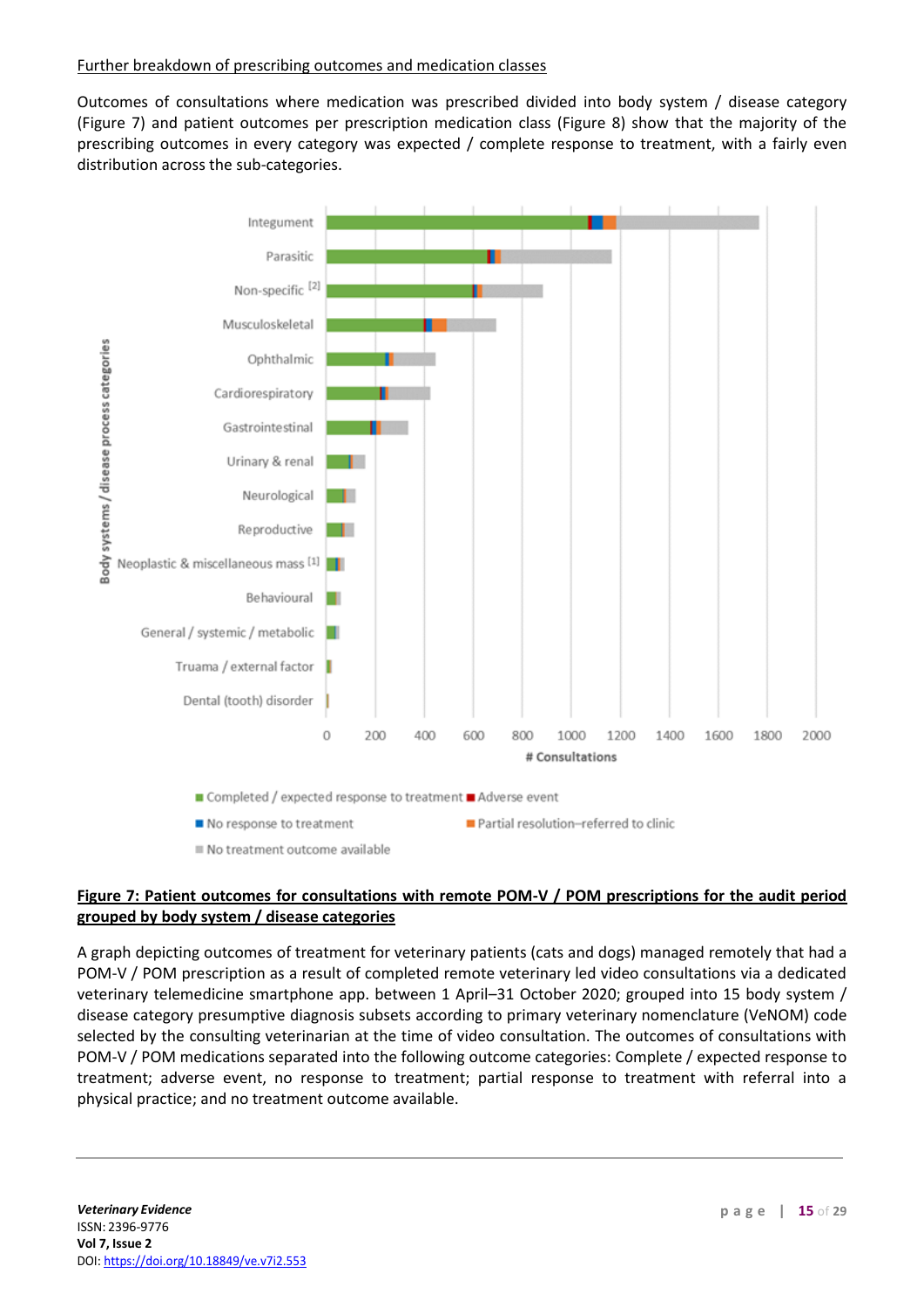

## **Figure 8: Patient outcomes for remote POM-V / POM prescriptions for the audit period grouped by medication class**

A graph depicting outcomes of treatment for veterinary patients (cats and dogs) managed remotely that had a POM-V / POM prescription as a result of completed remote veterinary led video consultations via a dedicated veterinary telemedicine smartphone app. between 1 April–31 October 2020. Outcomes grouped by the following prescription medication class groups: oral antimicrobial; topical containing antimicrobial; NSAIDs and paracetamol with codeine; parasiticide; antipruritic[6]; and other[3].

The number of prescriptions issued for each body system / disease category broken down into medication classes prescribed is shown in Figure 9. The majority of prescriptions issued for the:

- Integument body system / disease categories were distributed between the anti-pruritic, topical antimicrobial and parasiticide medication classes
- Musculoskeletal body system / disease category were for the nonsteroidal / paracetamol medication class
- Parasitic body system / disease category were for the parasiticide medication class
- Ophthalmic body system / disease category were for the topical antimicrobial medication class
- Non-specific body system / disease category were for the parasiticide medication class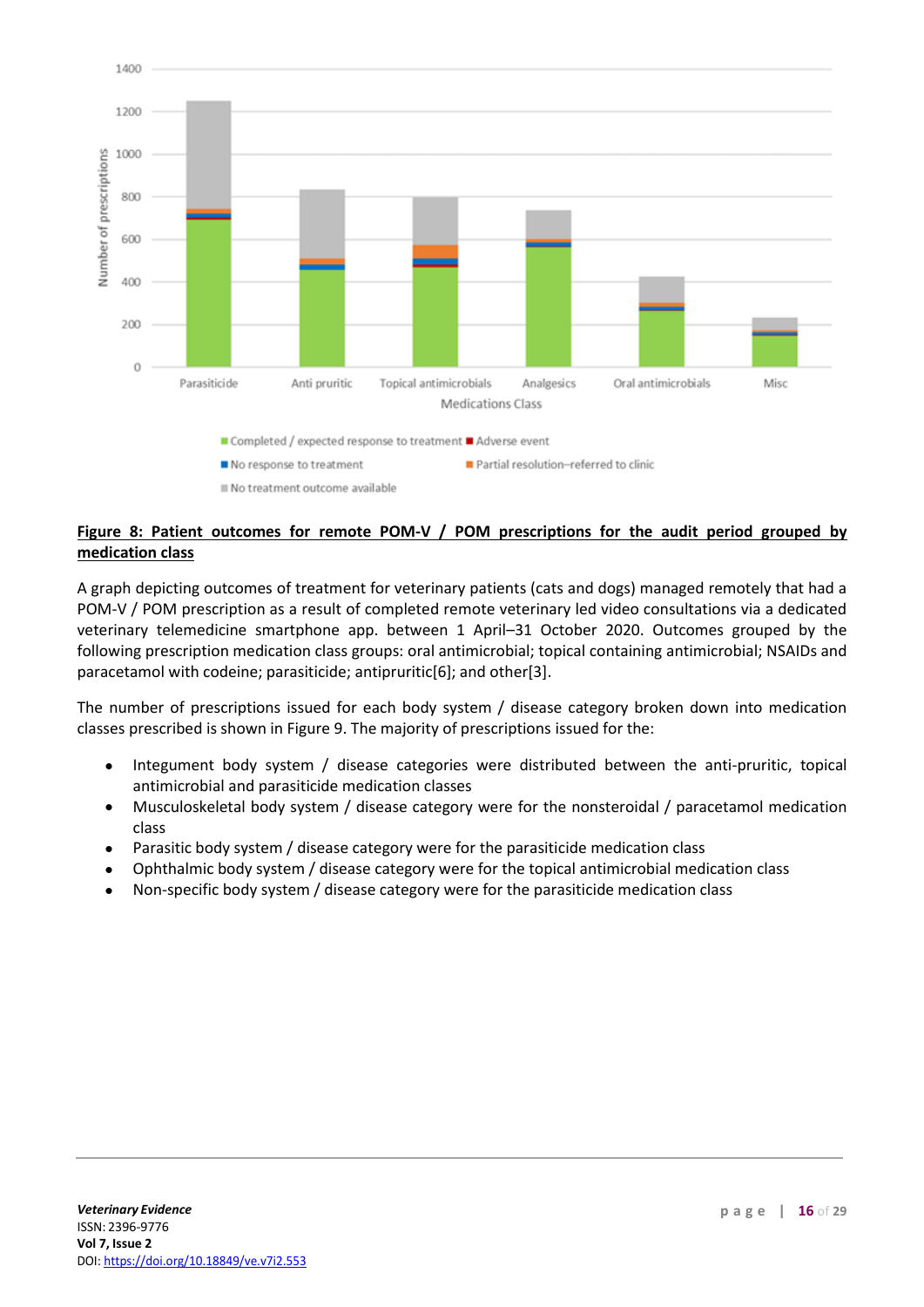

## **Figure 9: Medication class subsets for remote POM-V / POM prescriptions for the audit period grouped by body system / disease categories**

A graph depicting different classes of POM-V / POM medication prescribed (oral antimicrobial; topical containing antimicrobial; NSAIDs and paracetamol with codeine; parasiticide; antipruritic (oclacitinib, antihistamines, topical hydrocortisone spray, topical steroids without antimicrobial, oral steroids); miscellaneous[3]) grouped into 15 body system / disease category presumptive diagnosis subsets according to primary veterinary nomenclature (VeNOM) code selected by the consulting veterinarian at the time of video consultation, as a result of completed remote veterinary led video consultations via a dedicated veterinary telemedicine smartphone app. between 1 April–31 October 2020.

# **DISCUSSION**

#### **Big picture: What gaps does our research fill? Why is this important?**

Peer-reviewed evidence examining whether remote prescribing by a dedicated veterinary telemedicine route can be efficacious and safe for patients, is currently not available in the veterinary literature. A recently published comprehensive review of veterinary telemedicine concluded that most information regarding directto-consumer telemedicine, although favourable, was gleaned from human healthcare, and therefore more relevant evidence was needed from the veterinary sector (Teller & Moberly, 2020). Our hope with this audit is to begin the process of presenting real data, so that the RCVS and other legislative bodies will be able to develop best practice for the future of veterinary telemedicine based on evidence. Looking to the human medical sector, where telemedicine is a topic of significant discussion, teleconsultation appears to work well for both acute and chronic disease management (Burke et al., 2015). Shigekawa et al. (2018) deemed human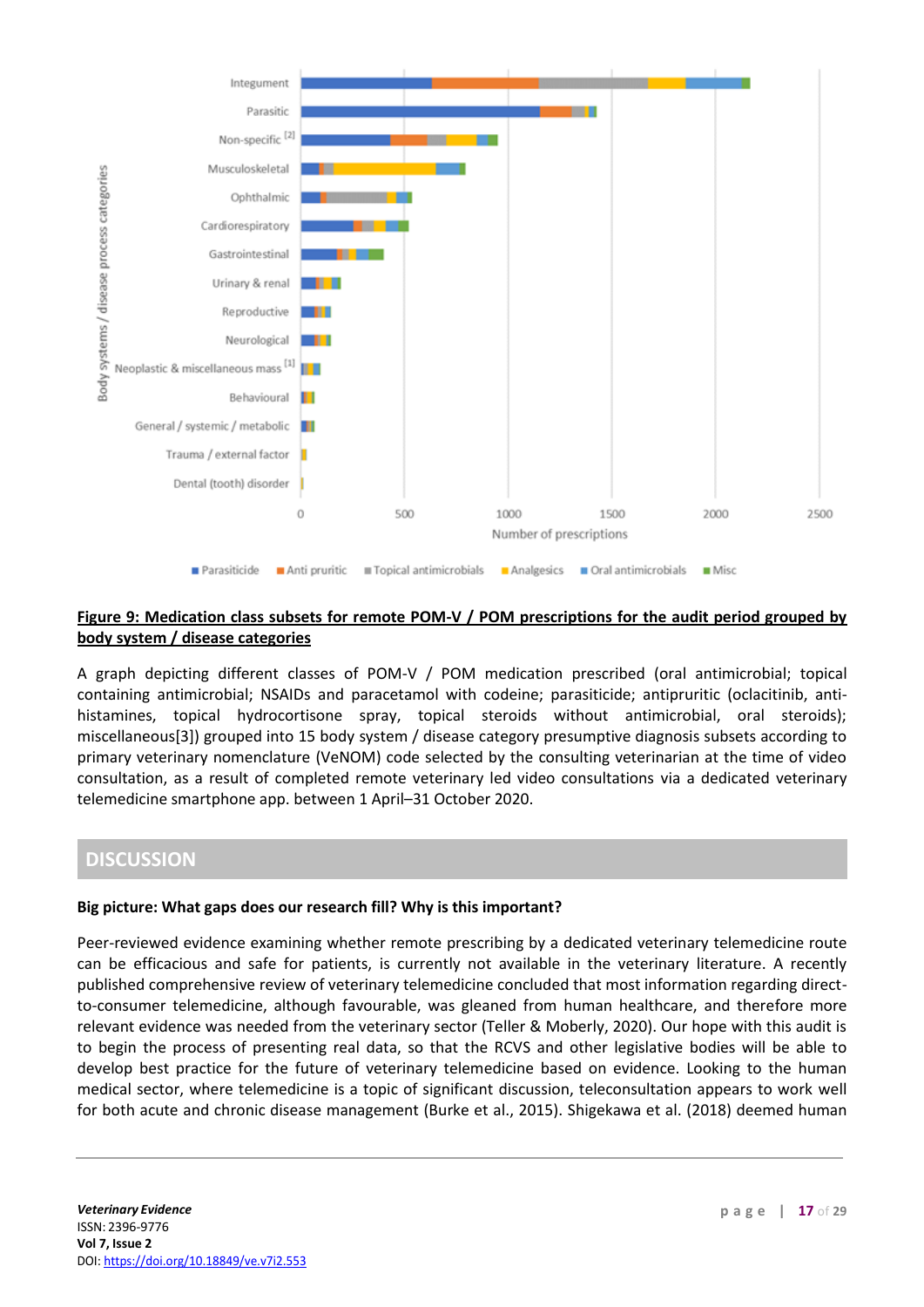telehealth to be equivalent to in-person care. Another study in paediatrics, which are deemed most close to animals due to restricted communication, suggested that the assessment of febrile children by remote assessment was as reliable as bedside assessment (Siew et al., 2016). McSwain et al. (2017) suggested that children under 2 years of age are not appropriate candidates for telemedicine, due to the higher risk nature of children of that age, and not due to their lack of ability to communicate. Therefore, extension of this statement to animals on the basis of their lack of communication is a false conclusion to draw (Teller & Moberly, 2020).

Remote prescribing, as part of direct-to-consumer telemedicine provision, may prove valuable to clients, pets and veterinarians in certain situations for reasons including earlier intervention, reduced stress and anxiety both for patient and client, enhanced continuum of care, clinically vulnerable people, accessibility, affordability, convenience, time management, and safety of the veterinarian. Pet owners have indicated that they would prefer to be able to continue to obtain POM-V / POM medicines via remote teleconsultation (YouGov, 2021). The current RCVS definition of 'under your care' (currently under review) which governs the right to prescribe and limits it to in-person physical examination, is ambiguous and there is disparity between prescribing for a herd of farmed animals and individual pets. It does not currently allow for remote prescription to pets without a physical in-person examination. We hope that the data provided in this audit will help to guide the RCVS (and other professional bodies) in their decision-making regarding future governance of remote prescribing, that there are certain situations, in well-structured and governed telemedicine, where remote prescribing does not cause harm and may even be of benefit to animal health and welfare.

## **Critical analysis of the major findings, additional findings and literature comparison**

Assessment of the data gathered during our audit prescribing period has shown the following:

#### A low prescribing rate per number of video consults

Prescription medications were only issued in 16.6 out of every 100 app. based veterinary video consultations. A third of the consultations that did not result in a prescription being issued were referred into practice or had further laboratory testing, whilst the other two thirds were either recommended a non POM-V / POM product, were monitored, had a follow-up veterinary telemedicine appointment or were not of concern.

There is limited data to show the percentages of in-practice consultations that lead to a POM-V / POM prescription in small animal general practice in the UK. A VetCompass study (Elkholly et al., 2019) of primary care records of UK dogs found a systemic glucocorticoid prescribing rate of 6.2% (28,472/455,557 dogs in a 1 year period). A second publication examining systemic glucocorticoid prescriptions in three UK veterinary practices found a systemic glucocorticoid prescribing rate of 15.3% (4790/31,273) of dog and cat consults, but with a great deal of inter-practice variation in prescribing patterns (O'Neill, 2012). Our systemic (oral) glucocorticoid prescribing rate was 0.8% (177/21,383). However, this may in part reflect the disparity between telemedicine vs in practice case loads, and the fact that no injectable medications were administered by nature of the remote means of consultation. Ours is also a smaller case load, from just one 'practice' and over 7 months rather than a year's duration.

Therefore, it is currently impossible to compare prescribing rates directly between a dedicated telemedicine provider and a general practice. We would welcome an audit of a general practice's prescribing rates to see how these compare. We suspect that there is a critical difference in the case presentation population for a smartphone veterinary telemedicine app. when compared to that of general practice, and so granularity of data on case types would need to be available for a robust comparison.

Some prescribing data from small animal practice has been published that can be used for comparison. A Small Animal Veterinary Surveillance Network (SAVSNET) study by Singleton et al. (2018), examined medical records from 457 companion animal practices over a 2 year period for prescribed pharmaceutical agents, finding 65%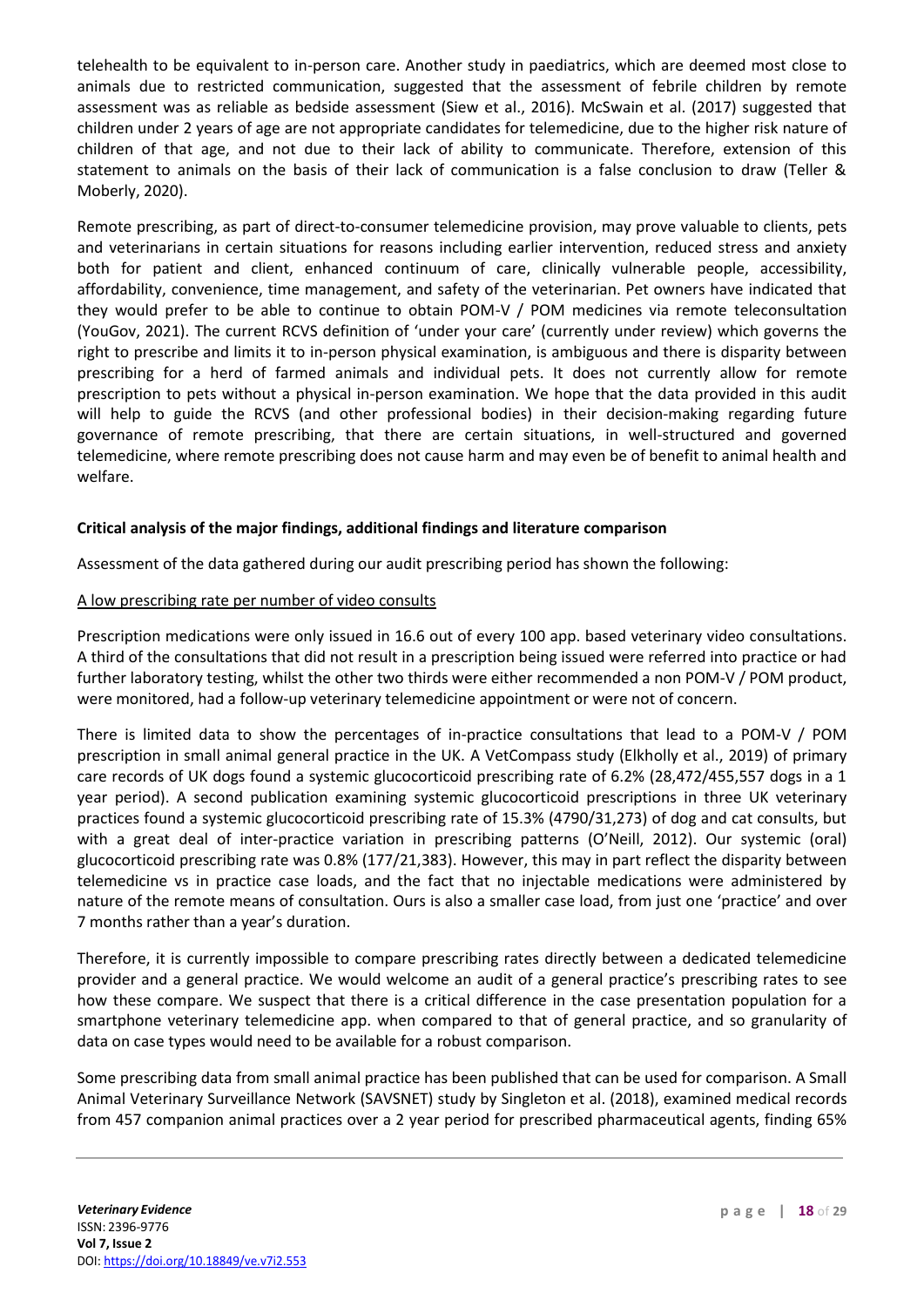of dog and 69% of cat consultations had a prescription. One major difference with that study was that it included vaccines, which we did not administer by telemedicine. They found a POM (human-only use authorised medicine) prescribing rate of 5.1% of all prescriptions in dogs and 2.1% for cats. Our POM prescribing rate was comparable to these figures at 3.9% (165/4,282). They used a novel mapping method to examine differences in prescribing patterns by species, based on presenting complaint, as well as looking for groups of drugs commonly co-prescribed which is something that we could further do with our data. We examined co-prescription and found a large variation, but in the future, we could also examine the differences more closely by examining presenting complaints along with this. We have not generally separated our data in cats and dogs as the numbers would have been smaller and our aim was to gather an overall picture in general for this audit.

Summers et al. (2014) found a prescribing rate of 97% (659/683) for antimicrobials alone in 683 presenting cases of canine pyoderma out of 54,600 dogs presented to 73 participating practices in the UK in 2010. Of all dermatological cases presenting in the audit period, only 21.1% (1,765/8,367) received any form of prescription treatment.

Singleton et al. (2019) found the most common prescription medication provided to a cohort of canine acute diarrhoea cases to be systemic antimicrobials, given to 49.7% of cases in their study population of 3,189 cases (3,159 dogs) collected from 179 volunteer veterinary practices between April 2014 and January 2017. This compares with 6.9% (333/4,845) of gastrointestinal cases presenting during the audit period being prescribed any POM / POM-V medication in our app. As previously suggested, it may be that the reason for our apparent difference in prescribing patterns is that our case population differs from that seen in general practice, in that we see cases earlier and we see cases that otherwise would not have been presented for veterinary examination.

The relative proportions of consultations resulting in POM-V / POM prescriptions vs those that did not for the different subsets of body system / disease categories managed remotely cannot be easily compared across categories because they are likely to be influenced by a category-dependent selection bias. This is simply because certain disease categories are more amenable to remote assessment. This is borne out in the numbers and appeals to common sense: skin conditions are more easily assessed because the clinician can see the affected area clearly and perform a satisfactory clinical examination, despite being remote from the patient. As for the absolute proportions, without data from an in-clinic setting, there is no distribution on which to base a null hypothesis for a standard hypothesis test.

#### Categories of types of cases seen

Although not the main aim of this audit, it is worth briefly considering the broad types of cases seen through our app., that were categorised into body system / disease category subsets to gain insight into the types of cases in a remote video consultation practice. The largest caseload, which also had the largest number of prescriptions across all body systems, was dermatological cases. The second most common consultation reason category was 'nonspecific' cases, including consultations where no body system / disease category was applicable, 45% (432/951) of which were for parasite prophylaxis. Gastrointestinal cases were the third most common consultation seen yet prescribing for gastrointestinal cases was low. Musculoskeletal, cardiorespiratory and ocular cases were the next three most common categories.

A paper presenting the common presenting conditions in UK small animal practice found skin to be the most commonly affected body system, followed by non-specific problems, then gastrointestinal problems (Robinson et al., 2015). This is similar to our caseload for the most common body system / disease category, however the case presentations in the less frequent categories differed slightly, with a notable higher prevalence of dental, respiratory, cardiovascular and renal cases compared to our data. They also examined low numbers (2,158 dogs and 881 cats), so data from a larger dataset from physical companion practice would be an insightful comparison. We plan to further thoroughly examine this data in detail with our growing dataset and publish our findings as a subsequent audit, to aid better understanding of case types managed by our telemedicine app.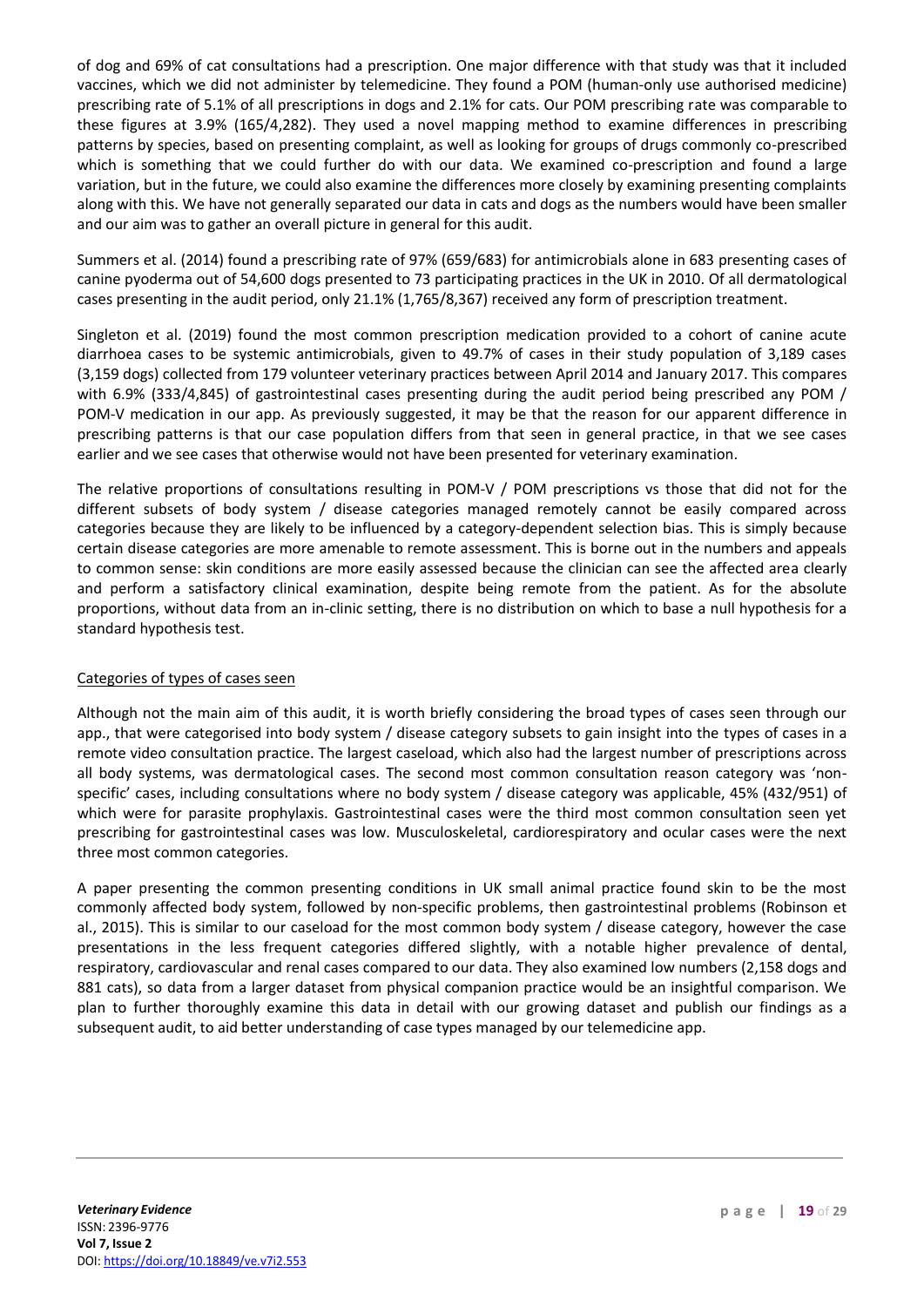#### Antibacterial stewardship

The majority of literature on prescribing rates in general practice relate to antibacterial use. It is a major concern within the profession that prescription via teleconsulting will result in overuse of antibacterials and fuel a selection bias for increased antibacterial resistance (Magalhães-Sant'Ana et al., 2020). This concern is valid considering the evidence that Ray et al. (2019) produced showing increased antimicrobial prescribing rates in human telemedicine via remote means.

Some multicentre studies have examined antibacterial prescribing rates in UK companion animal practice. A SAVSNET study by Singleton et al. (2017) recorded an antibacterial prescription was dispensed for 18.8% of dogs and 17.5% of cats seen in first opinion practices across England and Wales over a 2 year period (2014– 2016) from 457 veterinary practices. A VetCompass 2 year study of 374 UK companion animal practices revealed an antibacterial prescribing rate of 25% (242,736/963,463) in dogs and 21% (122,594/594,812) in cats receiving at least one antibacterial, with 42% of those receiving a further antibacterial (Buckland et al., 2016). Radford et al. (2011) recorded rates as high as 35.1% (5,519/15,727) in dogs and 48.5% (2,708/5,587) in cats for UK pets, assessing data over a 3 month period from 16 small animal practices in England and Wales.

Our data showed that during the audit period, antibacterials were prescribed in 5.9% (1,258/21,383) of all veterinary consultations (2.0% (422/21,383) oral preparation / 3.9% (836/21,383) topical containing antibacterial). The majority of the topical antibacterials prescribed were for dermatological cases and ophthalmological cases. The majority of the oral antibiotics were prescribed for dermatological cases (predominantly allergic skin disease) and trauma cases (bites, burns or infected wounds). There were low numbers of urinary or respiratory case numbers, which in clinical practice may be expected to result in a higher rate of oral antibacterial usage. Deeper understanding of any differences in case loads between remote consultations vs a traditional veterinary setting would make an interesting and useful comparison.

Our antibacterial prescribing rate is significantly lower than the prescription rates in physical UK first opinion small animal practice. Again, the apparently lower rates of antibacterial prescribing we are reporting could be a reflection of a different caseload, or due to increased clinician vigilance on remote prescribing of antibacterials, or a combination of both. Prescribing patterns have changed over the recent years with the increasing awareness of antibacterial prescribing best practice and antimicrobial resistance. As use of antimicrobials is a key driver for development of antimicrobial resistance, it has been highlighted as vital that the veterinary profession embraces the responsible use of antimicrobials, to safeguard human and animal health, and to preserve the right to prescribe certain antimicrobials that are important in human medicine (Singleton et al., 2021). Companion animal veterinary practitioners have been shown to respond to involvement in structured antimicrobial stewardship programmes (Singleton et al., 2021).

During the audit period we prescribed 1,258 antibacterials. The Joii antibiotic prescribing policy utilises the traffic light (red / yellow / green) system based on the BSAVA / SAMSoc Protect Me Guidance as recommended by the RCVS and BSAVA (BSAVA, 2018) and additional support from internal medicine specialists at the Royal Veterinary College.

Of the 1,258 antibacterial prescriptions; 99.3% (1,249/1,258) were green first-line antibacterials, 0.7% (9/1,258) were yellow highest priority critically important antibacterials, all of which were topical, and none were red restricted antibacterials. 33.5% (422/1,258) were oral antibacterials and 66.5% (836/1,258) were topical antibacterials. BSAVA / SAMSoc guidance advises that 'topical preparations reduce selection pressure on residential intestinal flora (microbiome)' so this route was utilised preferentially when it was clinically indicated.

As a result of this audit, our antibiotic prescribing guidelines will ensure to highlight the importance that first line topical ear preparations are prescribed first, ideally after culture and sensitivity, and critically important antibacterials are reserved for those cases which have not responded to first line treatment or have been shown to require these antibacterial classes on culture and sensitivity.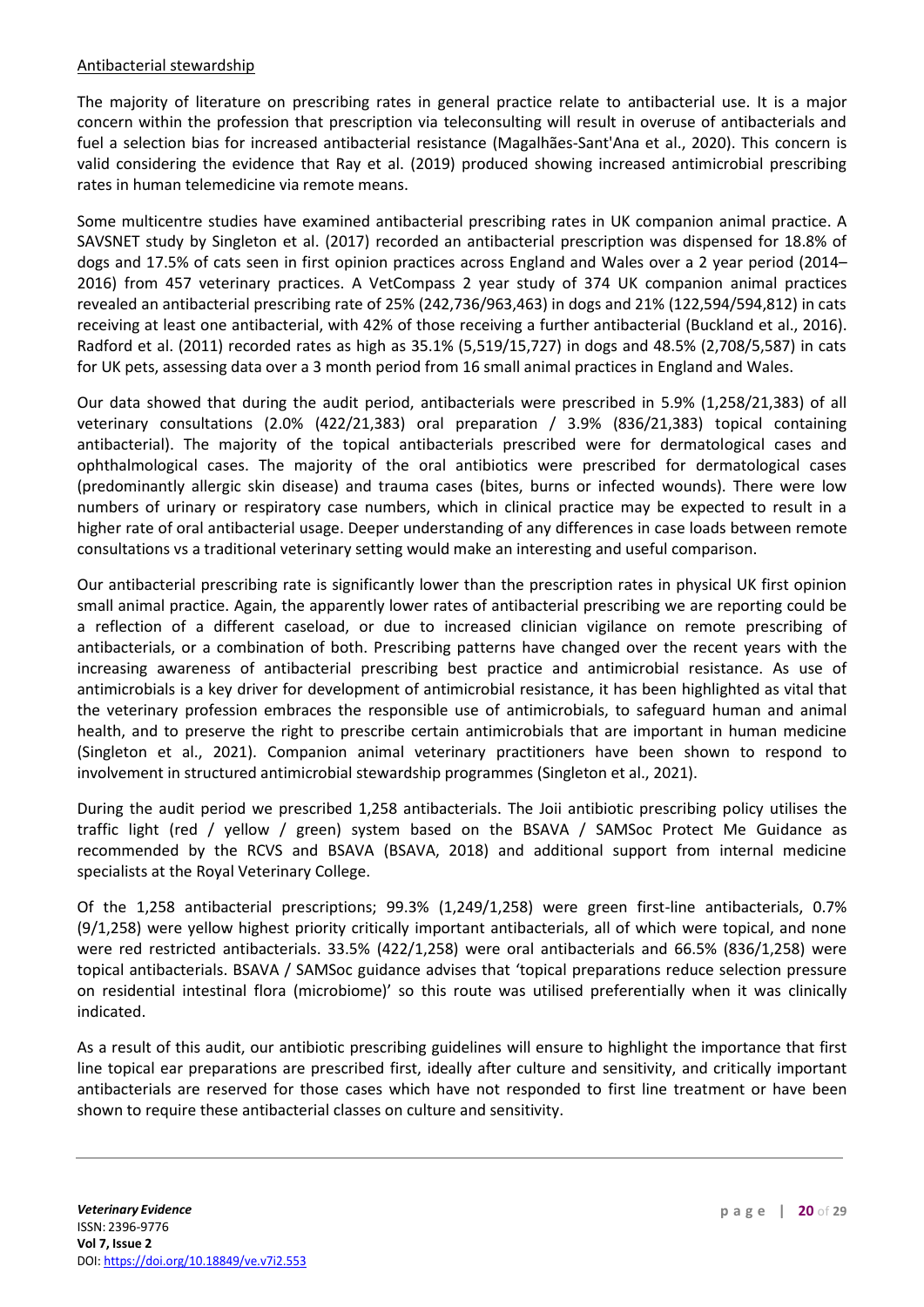The European Medicines Agency (EMA) classifies antibacterials into four categories; A (red) avoid, B (orange) restrict, C (yellow) caution, and D (grey) prudence; slightly different to the traffic light system of the BSAVA / SAMSoc Protect Me guidance that we employed. The categorisation of polymixin B by the EMA (EMA website) as a category B restricted antibacterial is different to the BSAVA / SAMSoc Protect Me guidance, where polymixin B topical ear medication is a recommended first line treatment for otitis externa. During the audit period polymixin B (Surolan) was our first line topical ear medication following the guidance and also taking into account there was a stock issue with fusidic acid and framycetin sulphate (Canaural). The classification of polymyxin B is something we will monitor within the UK guidance and alter our antibacterial prescribing protocols accordingly. As it has been classified as restricted in Europe we will guide our veterinarians to utilise other first line topical ear medications as a priority.

## Efficacy of treatment

Complete and expected response to treatment accounted for 89% (2,135/2,399) of consultations where prescription medication was prescribed where follow-up information was available (60.3% (2,135/3,541) of all consultations where prescription medication was prescribed, if those where no treatment outcome was available are included).

A low rate (2.7%, 94/3,541) of consultations where prescription medication was prescribed had shown the medication was not effective in treating the patient. The majority of the remainder were lost to follow-up and a small proportion had a partial response but were referred into practice.

There was no pattern in terms of condition type that resulted in poor remote outcome after prescribing. In terms of medication type, prescribed pain relief appears to have marginally higher figures of partial response to treatment than other medication types. Further analysis of the cases would be needed to determine the exact cause of this. We suspect that, due to the nature of remote prescribing during COVID-19, that a significant number of these cases were prescribed NSAIDs purely as a temporary measure until the patient was able to be seen at their local veterinary practice and assessed for further diagnostic tests or medication.

#### Follow-up engagement was high

Follow-up was achieved for the majority of prescription medications issued in this audit. We were unable to attain follow-up in 32.3% (1,142/3,541) of cases despite multiple attempts to contact owners. Therefore, we are blinded to the outcome of those cases and it is not possible to infer or extrapolate what may have happened with those cases – this is a limitation of this study. There is no comparison available in the literature to show how this measures up to general practice. We were proactive in encouraging follow-up for POM-V / POM prescribed cases as we are aware that remote prescribing is unchartered territory and we wanted to ensure a high clinical standard of care for our patients. Follow-up via a video link, or failing that an email exchange with owners, may be a less frictional way of attaining follow-up data than requesting re-examination at a physical practice. Therefore, it is probable that we have a higher follow-up attainment compared to clinical practice, though this is purely speculative.

#### No harm caused

We had a low rate (0.8%, 30/3,541) of adverse reactions to remotely prescribed POM-V / POM medications reported, which was an adverse event rate of 0.14% (30/21,383) from total remote consultations during the audit period. All adverse reactions were reported to the veterinary medicines directorate (VMD). All were mild in severity, in most cases vomiting or diarrhoea that fully resolved[4].

Our data shows 30.0% (9/30) adverse events occurred after parasiticides and 43.3% (13/30) occurred after anti-inflammatories. These medication groups were in the top five groups accountable for all adverse events in all animals reported to the VMD in their latest pharmacovigilance summary report (VMD, 2019).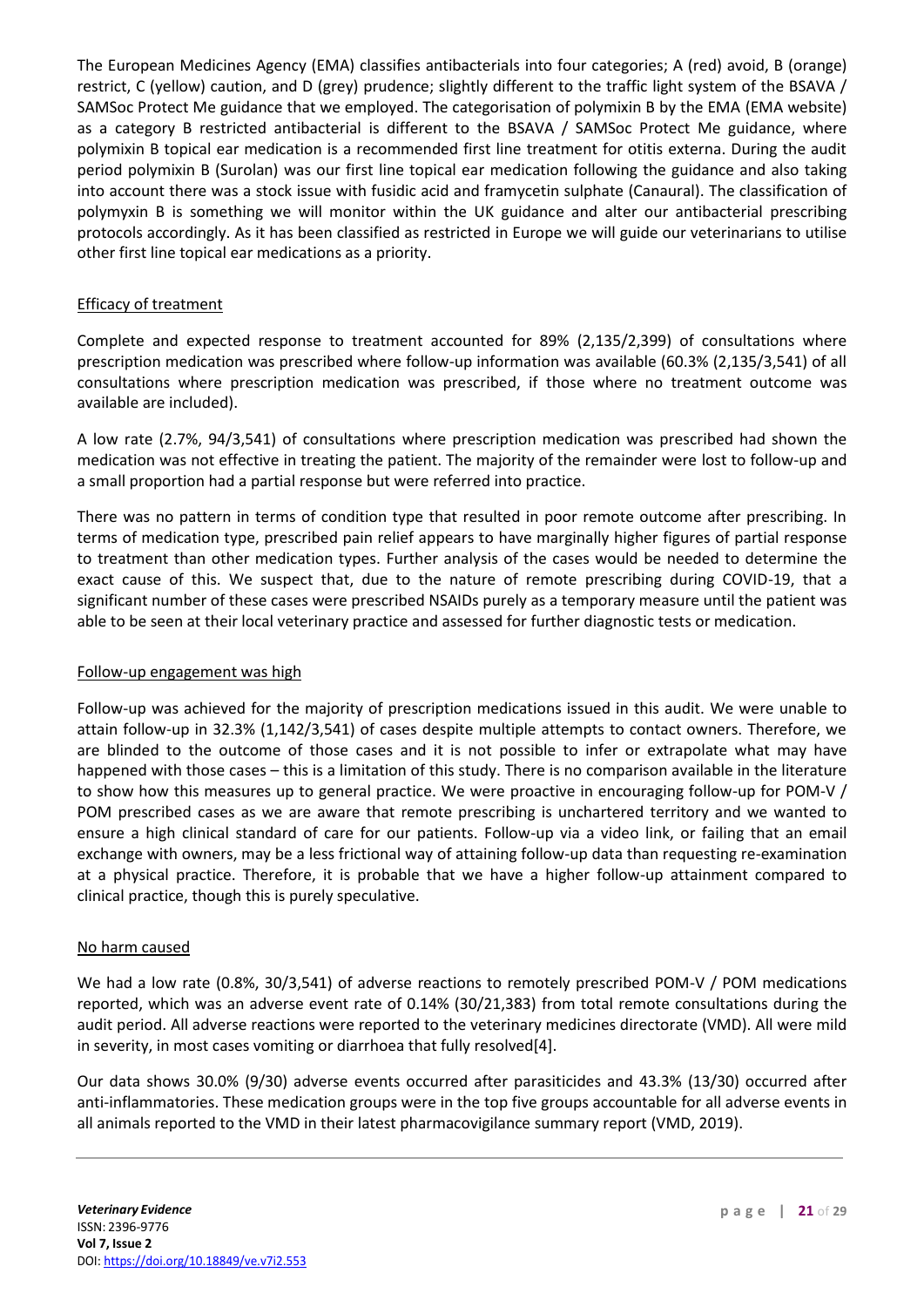The VMD online dashboard (VMD, 2019; VMD, 2020) shows that 14.6% (6,369/43,619) of all clinical signs reported with adverse events in cats and dogs in the UK were due to anti-parasiticides and 6.7% (2,910/43,619) due to anti-inflammatories. Gastrointestinal signs were commonly seen and from all reports submitted to the VMD in 2019, emesis (1st for anti-inflammatories, 2nd for anti-parasitics) and diarrhoea (4th for anti-inflammatories, 7th for anti-parasiticides) ranked within the top ten signs reported for both classes of medication. The clinical signs and medications we have reported here fit with those commonly reported to the VMD.

A VetCompass study examining side effects of glucocorticoids reported within 31 days of treatment, over a 1 year prescribing period, found 4.9% of patients to have side effects of polyuria, polydipsia, diarrhoea and or vomiting following glucocorticoid administration (Elkholly et al., 2020). The risk of side effects was increased with use of oral glucocorticoids either alone or in combination with injectable, compared to use of injectable alone. Our own oral glucocorticoid prescribing rate was low, with a lower adverse event rate (1.1%) than that reported in the VetCompass study. We did not have reports of polyuria or polydipsia as adverse events in this audit. Our follow-up times were in most circumstances much sooner than 31 days (typically within 1–4 days of the end of a treatment course), therefore we could have missed some patients developing these signs. Thus highlighting that we need to change company policy to include asking questions around these clinical presentations and also to pursue longer-term adverse event and side effect reporting on follow-up of remote prescribing cases.

It is hard to find comparable figures for adverse events from general veterinary practice. Evidence relating to oral and topical medications is not readily available, most likely due to the under-reporting of adverse events to the VMD.

The VMD are currently funding a PhD project and a masters project in collaboration with SAVSNET (Small Animal Veterinary Surveillance Network (SAVSNET) – University of Liverpool, 2021) which may in future help answer questions on how many adverse events get reported compared to the number that occur in practice.

We were proactive in enquiring about adverse reactions to every client where a POM-V / POM had been issued. Over half (56.6%, 17/30) the adverse events reported were identified by follow-up email for people that had failed to attend a follow-up consultation. If this process had not been followed, we may not have been informed of these mild adverse events. It is probable that in physical veterinary practices, owners do not always inform the practice about a mild gastrointestinal upset after a medication has been given. Adverse events in the veterinary and human world are under reported due to many reasons including:

- Level of awareness of reporting obligations
- Length of time the product has been on the market o increased reporting rate in the first 2 years
- Reporting environment
	- o social media publicity / news coverage

De Briyne et al. (2019) conducted a survey of 3,545 veterinary surgeons to gain a better insight into the adverse event reporting habits of veterinary practitioners. The findings indicated marked under-reporting. In order to increase spontaneous reporting, there is a need to make reporting easier and to make veterinarians better aware of the importance of reporting and the added value it may bring.

It is estimated that less than 10% of serious adverse events and 2–4% of non-serious adverse events are reported (Personal Communication, Veterinary Pharmacovigilance Course, 2014, Management Forum). Since we discovered over half of our adverse events, albeit a low number and mild, by proactive owner engagement following prescription, it would seem sensible that this approach be adopted and encouraged by the wider veterinary profession to ensure high standards of pharmacovigilance.

The relative proportion of outcomes of POM-V / POM remote prescription grouped by body system / disease category subsets, and for medication class groups is subject to selection bias in a similar way to prescribing vs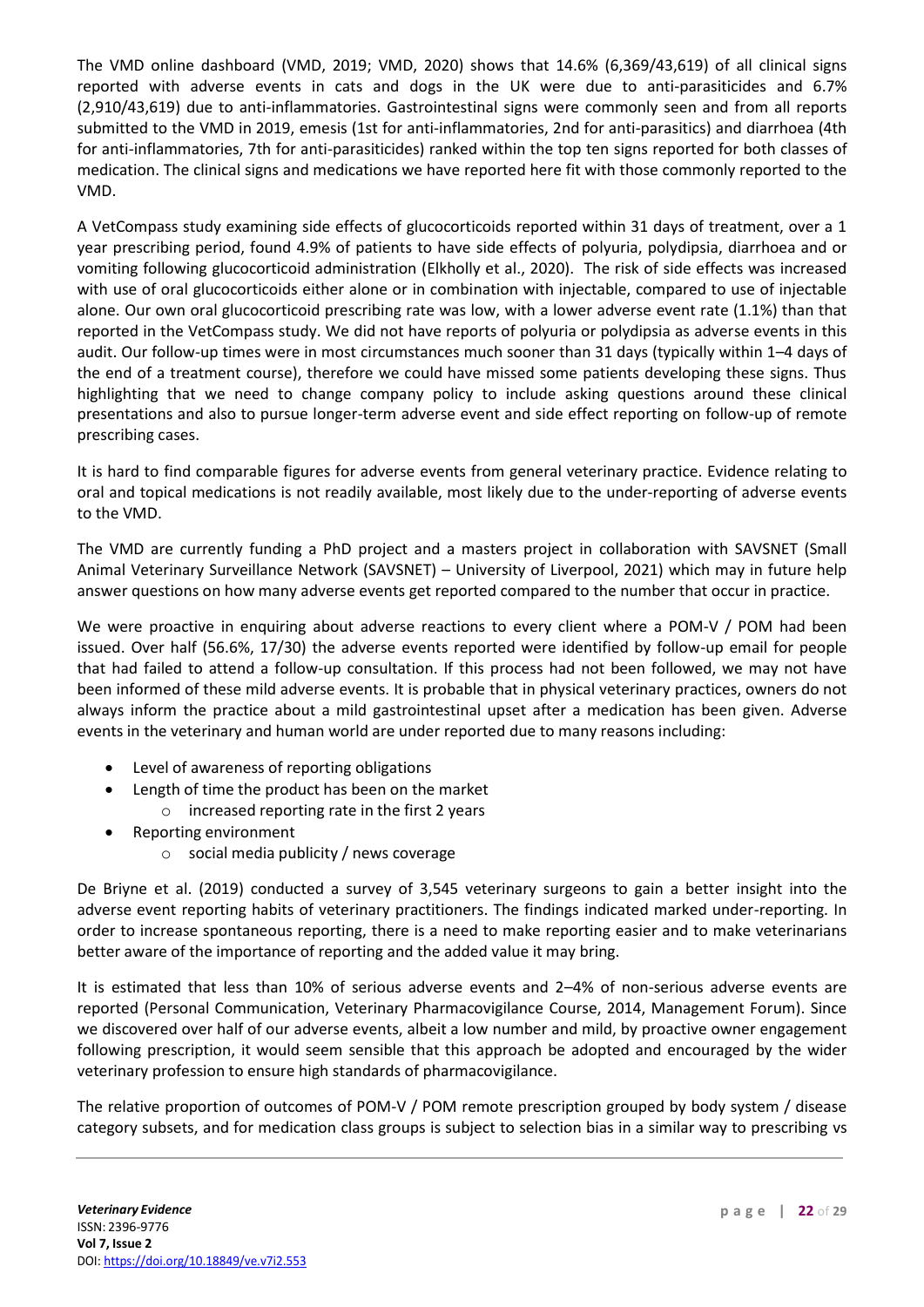not prescribing. The bias in this instance results from the different medications administered across the various categories. It is therefore impossible to extract any statistically significant differences between the proportions of adverse / non-adverse outcomes that is attributable solely to the remoteness of the clinician. The absolute proportions of adverse / non-adverse outcomes within each category are also difficult to assess quantitatively without in-clinic data for a null hypothesis distribution. However, it is not unlikely that adverse events are equally likely to result from data derived from in-clinic consultations, because, critically, our clinicians used their discretion in each case and used a level of caution commensurate with conducting an assessment remotely.

#### **Limitations of our data**

#### What we are currently unable to demonstrate? Case sample and comparison to general practice

We can say that our prescribing rate seemed to be low across different body systems / disease categories, that our reported adverse events were mild and very low, that our use of antibacterials was conservative and more frequently topical than systemic. We can say that remote prescribing, in our hands, does not appear to cause harm, but this is not the same as concluding that remote prescribing is safe, per se. There were cases that were directed into practice for further examination and diagnostics, and it would likely have been unsafe to prescribe to those cases. What we cannot say is how any of this data compares to physical veterinary practices. We also have not presented a more in-depth breakdown of disease types and presentations, since that was not the focus of this audit; however, it is clear that that information is also needed to help to inform the profession on the types of cases typically encountered by a dedicated veterinary telemedicine app.

It would have been useful to analyse information pertaining to owner demographics and characteristics in order to investigate influences on outcome of therapy. However, given the retrospective nature of this study and our ethical consideration of GDPR and sensitive data regarding people, we unfortunately lack some of this information and cannot include it in this manuscript.

It is likely that clients turn to alternative options (friends / the internet / paraprofessionals) before seeking care at their local practice. What we may be seeing here is the opportunity, via a dedicated veterinary smartphone app., to intervene earlier in the process of a given disease, and therefore significantly and positively impact animal health and welfare.

#### Data set limitations

The limitations to our dataset is that it was a sample from less than a year of in-app. consultations, and during that year our caseload was growing, so may not be reflective of a typical year on year in an established online veterinary practice. We were limited to this time by the limited time period of remote prescribing relaxed rules set out by the RCVS. The audit time was also undertaken during the occurrence of a global pandemic, and so people's behaviours and indeed prescribing decisions may have been altered due to the nature of the extenuating circumstances of a lockdown. It would be ideal to perform this audit annually on an ongoing basis, but the right to prescribe remotely would need to be approved by the RCVS in order for us to gather and then present this data.

Study design and data capture was aided by our practice management system, allowing us to collect multiple comparative data points for every case seen remotely. We have a structured clinical notes section with drop down selections and limited free text written records, to streamline our data, make it easier to explore our data, and ultimately to reduce human error. The need for any prescription medicine sale to pass through our sales system means there is no error in terms of missing cases for the audit.

Clinical staff were informed of data gathering but it was not at that time used to directly monitor performance so there should be little room for conflict of interest, although this is always possible in an audit setting.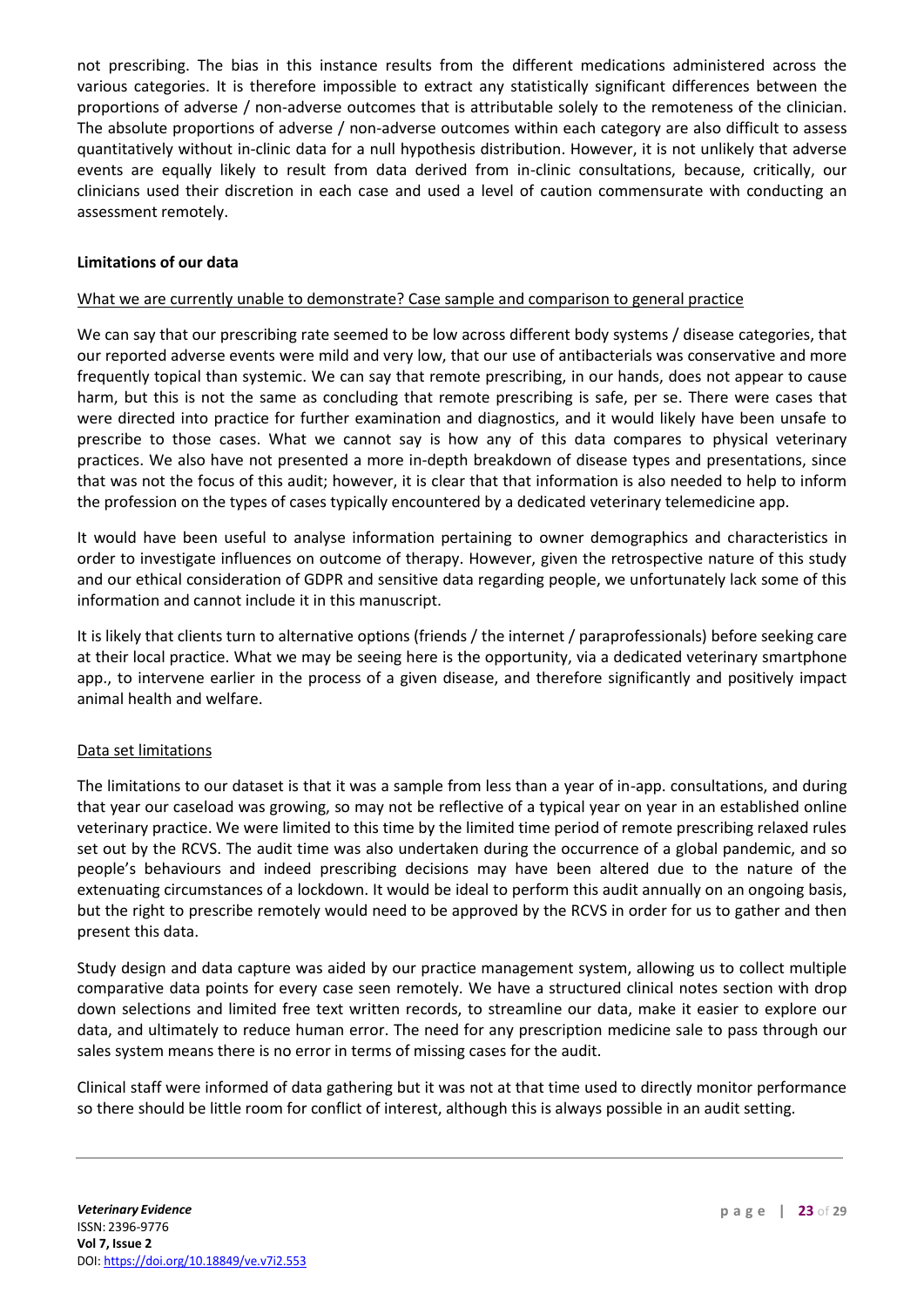It should be borne in mind that this review was on data from a dedicated smartphone app, where a secure video and audio link was essential for a consultation to happen, and therefore no conclusions can be drawn about remote prescribing by other means, such as email and photo exchange, or telephone conversations.

#### **Future directions**

At this time, we have ceased remote prescribing in line with the RCVS's temporary guidance. This means that we are unable to complete the cyclical nature of a true clinical audit, and cannot implement any learnings to better inform our prescribing protocols. If we did begin prescribing again, then stricter policy re provision of NSAIDs would need implementation, since we saw some adverse reactions predominantly to those. We would also review antibacterial prescribing and set evidence-based guidelines (where evidence available) for best practice to reduce use and use alternatives.

We would also continue to record treatment outcomes in our clinical records, and proactively engage owners for follow-up after POM-V / POM prescribing, both immediately and at longer time points following prescription, reporting adverse events to the VMD.

To really make use of our data set, we need comparative studies from other practices, both remote and in person.

## **Overall conclusion and impact: take home message**

In summary, through this audit we have found that remotely prescribing via our dedicated smartphone veterinary telemedicine app, we had an overall low prescribing rate, including a low antibacterial prescribing rate; our treatments were on the whole efficacious and no harm was done by prescribing remotely. We have a low rate of systemic (oral) glucocorticoid prescribing compared to physical practice. We are currently unable to compare much of our findings directly with clinical practice, due to a lack of published evidence. It is likely that the virtual practice case population is different to a physical clinic population, which could in part explain the favourable results for lack of harm by remote prescribing in our hands. More data is needed examining the case presentation types for both remote consults and physical practices, for direct comparisons to be made.

We can also conclude that proactive follow-up, both immediately during / at the end of treatment and longer term, to find out about adverse events needs to be encouraged and maintained both within our virtual practice and, we suggest, across the profession.

We invite the RCVS and other veterinary governing bodies to consider that there is a place for prescribing remotely for certain cases under certain conditions, such as a secure video and audio link via a dedicated app with clinical record keeping and pharmacovigilance practice, and that a blanket ban is not appropriate with the advance of modern technology.

The future of veterinary medicine should include remote consultations with remote prescribing where appropriate, to be able to reach as many owners and provide professional advice and appropriate treatment on pet health so that those animals that do not necessarily currently receive veterinary care do so, and to bridge the gap wanted by clients.

# **FOOTNOTES**

[1] Includes – lump / swelling, polyp – rectal, nasal (nose) disorder (unspecified), wart, skin (cutaneous) cyst, granuloma (site unspecified), mass lesion – skin (cutaneous), mass lesion – anal gland / sac, mass lesion – conjunctival, mass lesion – ear (aural), mass lesion – eyelid, mass lesion – nail bed, mass lesion – nose (nasal), nasal cavity, mass lesion – perianal, mass lesion (site unspecified), haematoma – other, abscess (site unspecified), congenital disorder mass lesion – vaginal, mass / swelling – skin, papilloma, solitary.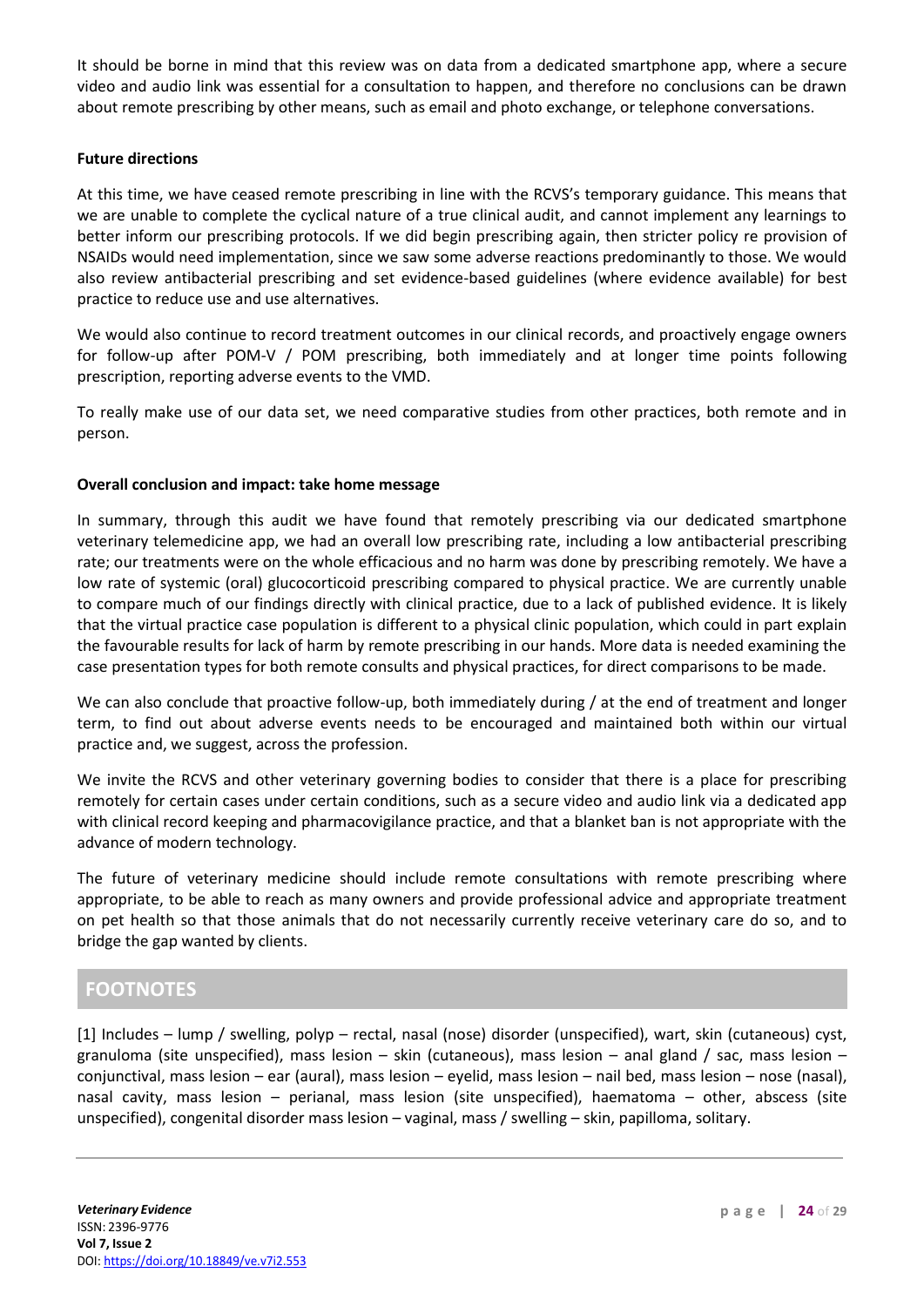[2] Non-specific conditions include the following assigned VeNom codes – no diagnosis, not presented for problem investigation, diagnosis unchanged from last visit, not presented for a complaint, problem not identified, re-examination appointment.

[3] Miscellaneous / other medication includes the following – propentofylline, dexmedetomidine 0.1 mg/ml oromucosal gel for dogs, estriol tablets, chlorhexidine gluconate miconazole nitrate shampoo, cimetidine, bromhexine, pimobendan, frusemide ,omeprazole, selegiline hydrochloride, maropitant, phenylpropanolamine hydrochloride, cyclosporine a ophthalmic ointment, fluoxetine capsules, silver sulfadiazine cream, 1% w/v prednisolone acetate eye drops, lactulose, famotidine, ranitidine, cabergoline oral solution, carbimazole tablets, hypromellose Ph.Eur. 0.5% w/v. drops, levothyroxine sodium, thiamazole.

[4] Six cats had adverse events to prescribed medications. One cat reacted to sarolaner and selamectin (Stronghold Plus, Zoetis) in combination with emodepside and praziquantel (Profender, Vetoquinol) showing signs of vomiting and lethargy. Two cats reacted to meloxicam (Metacam, Boehringer Ingelheim) showing vomiting and diarrhoea respectively. Three cats also developed diarrhoea after medication with clindamycin (Antirobe, Zoetis), ciclosporin A (Atopica, Elanco) and amoxicillin and clavulanic acid (Synulox, Zoetis) respectively.

Of the six reactions, five resolved fully and for one, we tried but were unable to attain follow-up information.

Twenty-four dogs had adverse events to prescribed medications. Seven reactions were seen after a meloxicam product (five with Metacam, [Boehringer Ingelheim] of which one had Amoxicillin and Clavulanic acid, [Synulox Zoetis], concomitantly. Two with Meloxidyl, [Ceva]). Of these seven, two showed diarrhoea, two showed vomiting and two showed both vomiting and diarrhoea. One showed inappetance after an overdose.

Five showed reactions to moxidectin, pyrantel and sarolaner (Simparica Trio, Zoetis), one with oclacitinib (Apoquel – Zoetis, concomitant). Three vomited, one had diarrhoea and one had an upset stomach.

Four showed reactions to robenacoxib (Onsior, Elanco) three vomited and one had diarrhoea.

Prednisolone (Prednicare, Animalcare – 1, Prednidale, Dechra – 1) caused diarrhoea and lethargy respectively in two dogs. Omeprazole caused vomiting and vomiting and diarrhoea in two dogs. Diarrhoea was seen in a further four dogs, two after imidacloprid and moxidectin (Advocate, Bayer) one after spinosad A/D 85:15 (Comfortis, Elanco) and one after amoxicillin and clavulanic acid (Synulox, Zoetis).

Of the 24 reactions, 23 resolved fully and for one we tried but were unable to attain follow-up information.

[5] POM-schedule (7) were included in the POM / POM-V totals:

Pardale-V (schedule five POM-V),

Tralieve (schedule three POM-V),

Diazepam rectal solution (POM human schedule four),

Gabapentin (POM human, schedule three).

[6] Antipruritic medications 736 (oclacitinib 391, antihistamines 75, topical hydrocortisone 67, cyclosporine 11, oral steroids 178, monoclonal antibody 10, topical prednisolone 1, immunotherapy 3).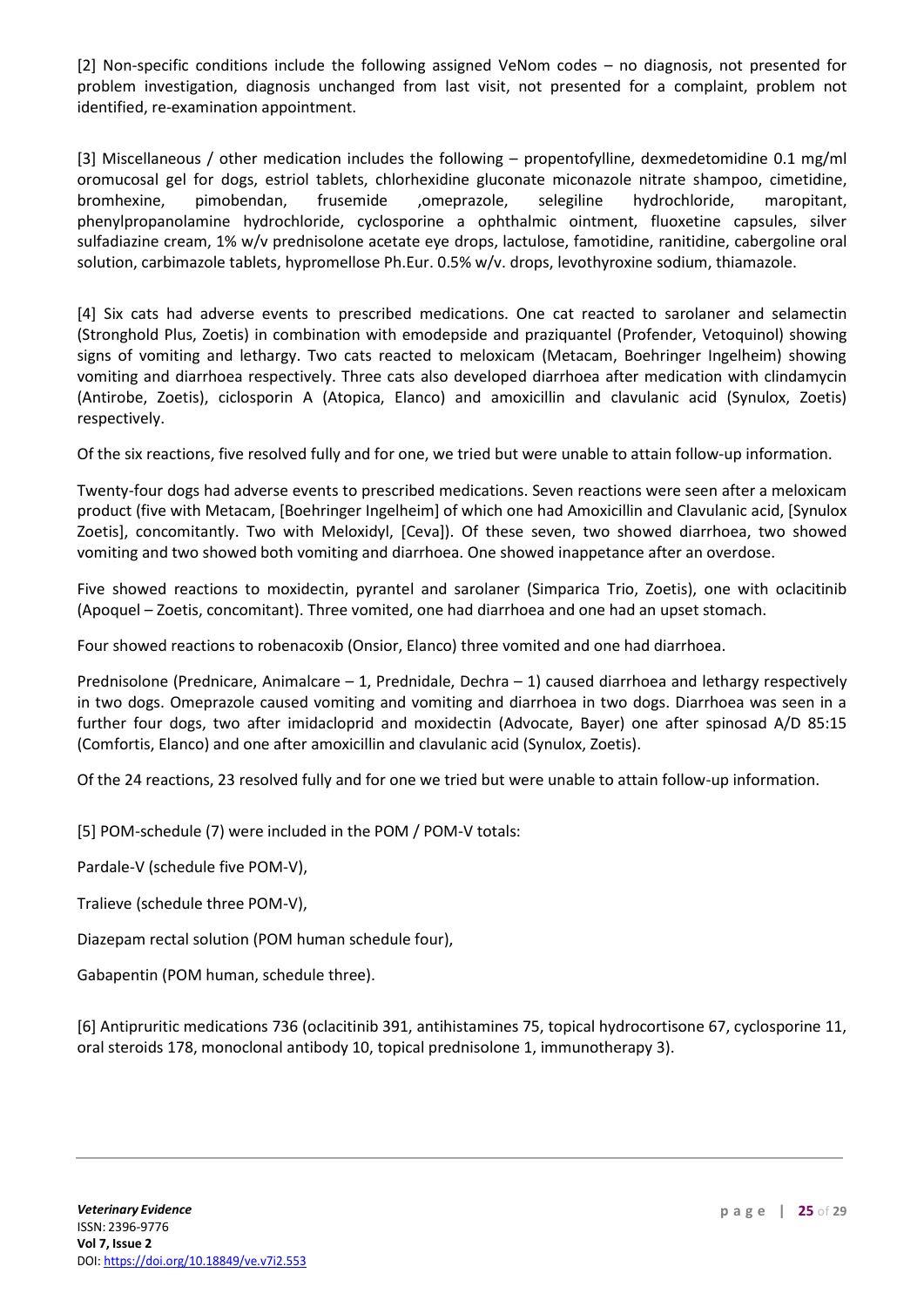The authors declare no conflicts of interest.

# **REFERENCES**

- 1. BSAVA & SAMSoc. (2018). BSAVA / SAMSoc Guide to Responsible Use of Antibacterials: PROTECT ME. Available from: <https://www.bsavalibrary.com/content/book/10.22233/9781910443644> [Accessed 1 Oct 2021]
- 2. Burke, B.L. & Hall, R.W. (2015). SECTION ON TELEHEALTH CARE. Telemedicine: Pediatric Applications. *Pediatrics*. 136(1). DOI: <https://doi.org/10.1542/peds.2015-1517>
- 3. Buckland, E.L., O'Neill, D., Summers, J., Mateus, A., Church, D., Redmond, L. & Brodbelt, D. (2016). Characterisation of antimicrobial usage in cats and dogs attending UK primary care companion animal veterinary practices. *Veterinary Record*. 179(19), 489. DOI: <https://doi.org/10.1136/vr.103830>
- 4. Cary, M. & Massecar, A. (2017). Veterinary Telehealth: What Is It, Where Are We, and What's Next? *Today's Veterinary Practice*. [online] Available from: <https://todaysveterinarypractice.com/veterinary-telehealth-guide/> [Accessed 2 Jun 2021].
- 5. Cushing, M. (2017). NAVC Keynote Commentary for the Veterinary Community: A Regulatory Road Map for Telehealth & Pet Health Care. *Today's Veterinary Practice.* [online] Available from: [https://mydigitalpublication.com/publication/index.php?m=60565&i=597047&p=116&ver=html](https://mydigitalpublication.com/publication/index.php?m=60565&i=597047&p=116&ver=html5) [5](https://mydigitalpublication.com/publication/index.php?m=60565&i=597047&p=116&ver=html5) [Accessed 26 May 2022].
- 6. De Briyne, N., Gopal, R., Diesel, G., Iatridou, D. & O'Rourke, D. (2017). Veterinary pharmacovigilance in Europe: a survey of veterinary practitioners. *Veterinary Record Open*. 4(1). DOI: <https://doi.org/10.1136/vetreco-2017-000224>
- 7. Elkholly, D.A., O'Neill, D., Wright, A.K., Mwacalimba, K., Nolan, L.S., Pavlock, A., Pelligand, L., Church, D. & Brodbelt, D. (2019). Systemic glucocorticoid usage in dogs under primary veterinary care in the UK: prevalence and risk factors. *Veterinary Record*. 185(4), 108–108. DOI: <https://doi.org/10.1136/vr.105220>
- 8. Elkholly, D.A., Brodbelt, D.C., Church, D.B., Pelligand, L., Mwacalimba, K., Wright, A.K. & O'Neill, D.G. (2020). Side Effects to Systemic Glucocorticoid Therapy in Dogs Under Primary Veterinary Care in the UK. *Frontiers in Veterinary Science*. 7. DOI: <https://doi.org/10.3389/fvets.2020.00515>
- 9. EMA Categorisation of antibiotics for use in animals. [online] Available from: [https://www.ema.europa.eu/en/documents/report/infographic-categorisation-antibiotics-use](https://www.ema.europa.eu/en/documents/report/infographic-categorisation-antibiotics-use-animals-prudent-responsible-use_en.pdf)[animals-prudent-responsible-use\\_en.pdf](https://www.ema.europa.eu/en/documents/report/infographic-categorisation-antibiotics-use-animals-prudent-responsible-use_en.pdf) [Accessed 1 Oct 2021].
- 10. Google BigQuery. (2022). [online] Available from: <https://cloud.google.com/bigquery/docs/reference/standard-sql/introduction> [Accessed 31 Mar 2022].
- 11. Joii Pet Care. (2021). Joii Pet Care Services. [online]. Available from: <https://joiipetcare.com/pages/services> [Accessed 2 Jun 2021].
- 12. Magalhães-Sant'Ana, M., Conceição Peleteiro, M. & Stilwell, G. (2020). Opinions of Portuguese Veterinarians on Telemedicine – A Policy Delphi Study. *Frontiers in Veterinary Science*. *7*. DOI: <https://doi.org/10.3389/fvets.2020.00549>
- 13. McSwain, S.D., Bernard, J., Burke Jr., B.L., Cole, S.L., Dharmar, M., Hall-Barrow, J., Herendeen, N., Herendeen, P., Krupinski, E.A., Martin, A., McCafferty, D., Mulligan, D.A., North, S., Ruschman, J., Waller, M., Webster, K., Williams, S., Yamamoto, S. & Yeager, B. (2017). American Telemedicine Association Operating Procedures for Pediatric Telehealth. *Telemedicine and e-Health: The Official Journal of the American Telemedicine Association*. 23(9), 699–706. DOI: <https://doi.org/10.1089/tmj.2017.0176>
- 14. MySQL. (2022). [online]. Available from: <https://dev.mysql.com/doc/> [Accessed 25 May 2022].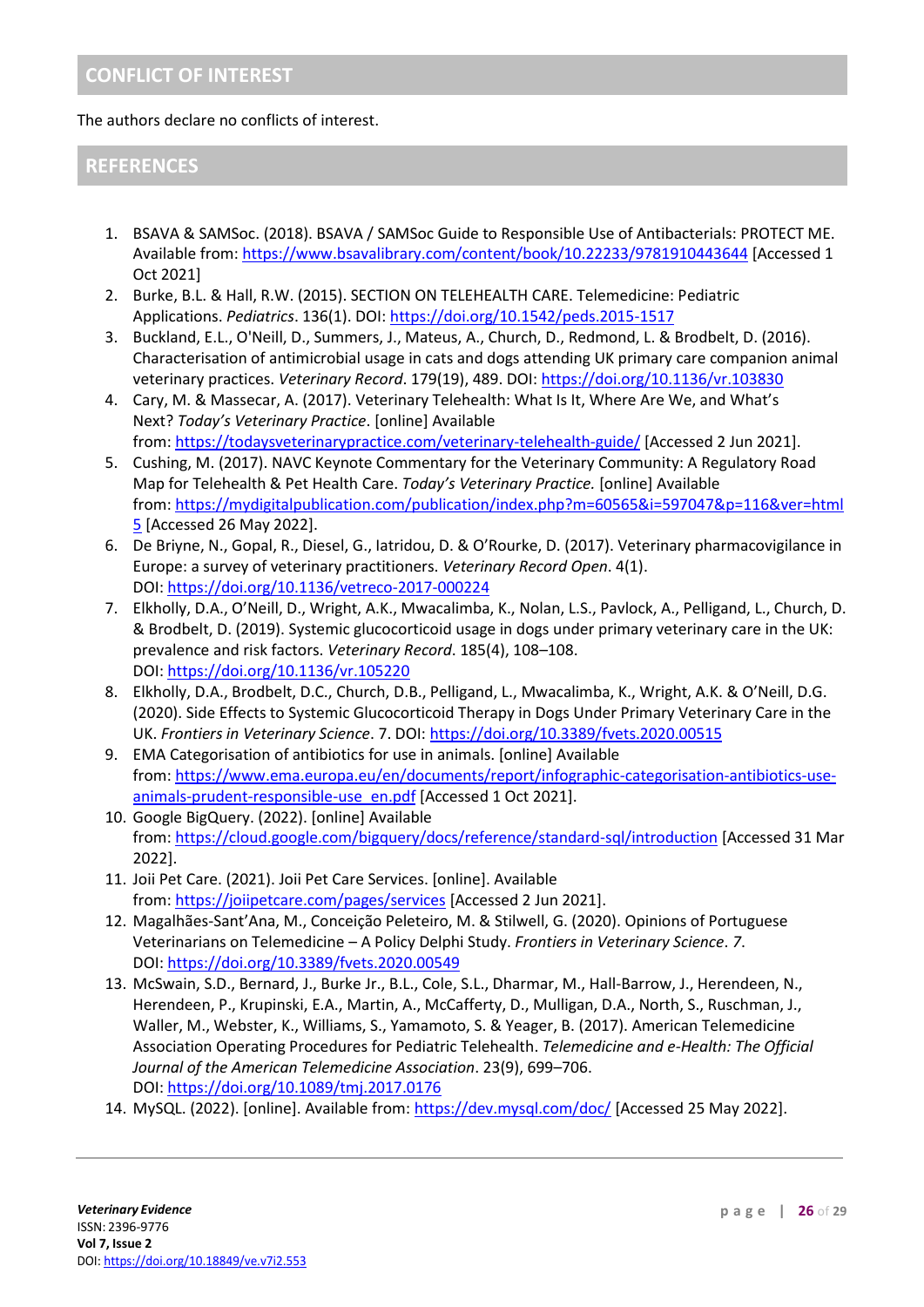- 15. O'Neill, D., Hendricks, A., Summers, J. & Brodbelt, D. (2012). Primary care veterinary usage of systemic glucocorticoids in cats and dogs in three UK practices. *Journal of Small Animal Practice*. 53(4), 217–22. DOI: <https://doi.org/10.1111/j.1748-5827.2011.01190.x>
- 16. Radford, A.D., Noble, P.J., Coyne, K.P., Gaskell, R.M., Jones, P.H., Bryan, J.G.E., Setzkorn, C., Tierney, A. & Dawson, S. (2011). Antibacterial prescribing patterns in small animal veterinary practice identified via SAVSNET: the small animal veterinary surveillance network. *Veterinary Record.* 169(12), 310. DOI: <https://doi.org/10.1136/vr.d5062>
- 17. Ray, K.N., Shi, Z., Gidengil, C.A., Poon, S.J., Uscher-Pines, L. & Mehrotra, A. (2019). Antibiotic Prescribing During Pediatric Direct-to-Consumer Telemedicine Visits. *Pediatrics*, 143(5). DOI: <https://doi.org/10.1542/peds.2018-2491>
- 18. Robertson, T.A. (1999). Telemedicine creating the virtual veterinary hospital. *Compendium on Continuing Education for the Practicing Veterinarian*. 21(2), 128–133. Available from: [https://www.researchgate.net/publication/294327690\\_Telemedicine\\_-](https://www.researchgate.net/publication/294327690_Telemedicine_-_Creating_the_Virtual_Veterinary_Hospital) Creating the Virtual Veterinary Hospital [Accessed 1 June 2021]
- 19. Robinson, N.J., Dean, R.S., Cobb, M. & Brennan, M.L. (2015). Investigating common clinical presentations in first opinion small animal consultations using direct observation. *The Veterinary Record*. 176(18), 463. DOI: <https://doi.org/10.1136/vr.102751>
- 20. Royal College of Veterinary Surgeons. (2020). Coronavirus: RCVS Council temporarily permits vets to remotely prescribe veterinary medicines. [online] Available from: [https://www.rcvs.org.uk/news-and](https://www.rcvs.org.uk/news-and-views/news/coronavirus-rcvs-council-temporarily-permits-vets-to-remotely/)[views/news/coronavirus-rcvs-council-temporarily-permits-vets-to-remotely/](https://www.rcvs.org.uk/news-and-views/news/coronavirus-rcvs-council-temporarily-permits-vets-to-remotely/) [Accessed 2 Jun 2021]
- 21. Royal College of Veterinary Surgeons. (2021). Code of Professional Conduct for Veterinary Surgeons. [online] Available from: [https://www.rcvs.org.uk/setting-standards/advice-and-guidance/code-of](https://www.rcvs.org.uk/setting-standards/advice-and-guidance/code-of-professional-conduct-for-veterinary-surgeons/)[professional-conduct-for-veterinary-surgeons/](https://www.rcvs.org.uk/setting-standards/advice-and-guidance/code-of-professional-conduct-for-veterinary-surgeons/) [Accessed 2 Jun 2021]
- 22. Shigekawa, E., Fix, M., Corbett, G., Roby, D.H. & Coffman, J. (2018). The Current State Of Telehealth Evidence: A Rapid Review. *Health Affairs*. 37(12), 1975–1982. DOI: <https://doi.org/10.1377/hlthaff.2018.05132>
- 23. Siew, L., Hsiao, A., McCarthy, P., Agarwal, A., Lee, E. & Chen, L. (2016). Reliability of Telemedicine in the Assessment of Seriously Ill Children. *Pediatrics*. 137(3). DOI: [https://doi.org/10.1542/peds.2015-](https://doi.org/10.1542/peds.2015-0712) [0712](https://doi.org/10.1542/peds.2015-0712)
- 24. Singleton, D.A., Sánchez-Vizcaíno, F., Dawson, S., Jones, P.H., Noble, P.J.M., Pinchbeck, G.L., Williams, N.J. & Radford, A.D. (2017). Patterns of antimicrobial agent prescription in a sentinel population of canine and feline veterinary practices in the United Kingdom. *The Veterinary Journal*. 224, 18–24. DOI: <https://doi.org/10.1016/j.tvjl.2017.03.010>
- 25. Singleton, D.A., Sánchez-Vizcaíno, F., Arsevska, E., Dawson, S., Jones, P.H., Noble, P.J.M., Pinchbeck, G.L., Williams, N.J., & Radford, A.D. (2018). New approaches to pharmacosurveillance for monitoring prescription frequency, diversity, and co-prescription in a large sentinel network of companion animal veterinary practices in the United Kingdom, 2014–2016. *Preventive Veterinary Medicine*. 159, 153– 161. DOI: <https://doi.org/10.1016/j.prevetmed.2018.09.004>
- 26. Singleton, D.A., Noble, P.J.M., Sánchez-Vizcaíno, F., Dawson, S., Pinchbeck, G.L., Williams, N.J., Radford, A.D. & Jones, P.H. (2019). Pharmaceutical Prescription in Canine Acute Diarrhoea: A Longitudinal Electronic Health Record Analysis of First Opinion Veterinary Practices. *Frontiers in Veterinary Science*. DOI: <https://doi.org/10.3389/fvets.2019.00218>
- 27. Singleton, D.A., Rayner, A., Brant, B., Smyth, S., Noble, P.J.M., Radford, A.D., & Pinchbeck, G.L. (2021). A randomised controlled trial to reduce highest priority critically important antimicrobial prescription in companion animals. *Nature Communications*. 12(1593). DOI: [https://doi.org/10.1038/s41467-021-](https://doi.org/10.1038/s41467-021-21864-3) [21864-3](https://doi.org/10.1038/s41467-021-21864-3)
- 28. Summers, J.F., Hendricks, A. & Brodbelt, D.C. (2014). Prescribing practices of primary-care veterinary practitioners in dogs diagnosed with bacterial pyoderma. *BMC Veterinary Research*. 10(240). DOI: <https://bmcvetres.biomedcentral.com/articles/10.1186/s12917-014-0240-5>
- 29. Teller, L.M. & Moberly, H.K. (2020). Veterinary Telemedicine: A literature review. *Veterinary Evidence.* 5(4). DOI: <https://doi.org/10.18849/ve.v5i4.349>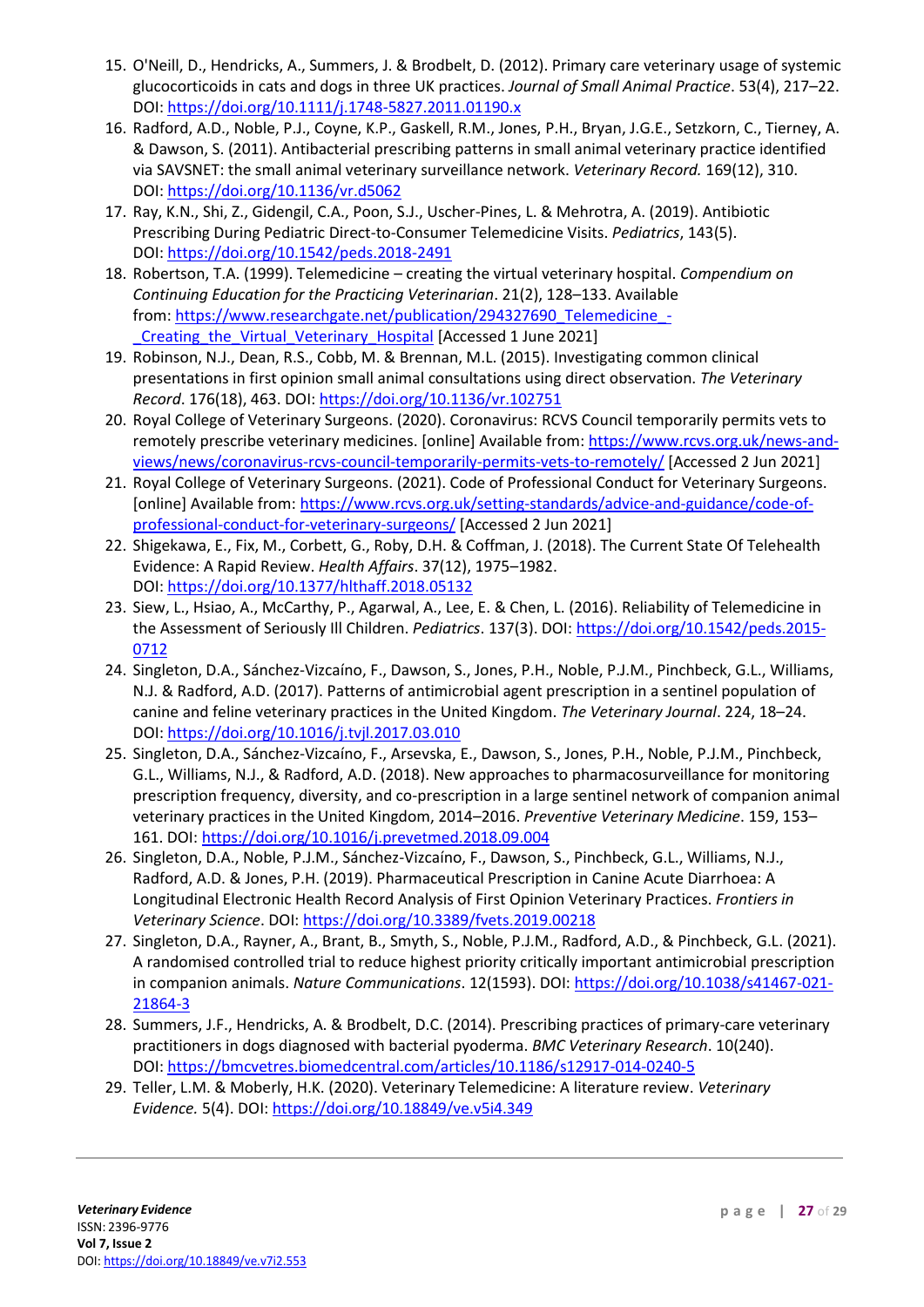- 30. University of Liverpool. (2021). Identification and reporting of adverse drug reactions. [online] Available from: [https://www.liverpool.ac.uk/savsnet/current](https://www.liverpool.ac.uk/savsnet/current-research/adverse_drug_reactions/)[research/adverse\\_drug\\_reactions/](https://www.liverpool.ac.uk/savsnet/current-research/adverse_drug_reactions/) [Accessed: 2 Jun 2021].
- 31. Venom Codes Website. [online] Available from: <https://venomcoding.org/> [Accessed 5 May 2022].
- 32. Veterinary Medicines Directorate (VMD) Adverse event reporting website. [online] Available from: <https://www.vmd.defra.gov.uk/adversereactionreporting/report-type> [Accessed 25 May 2022]
- 33. Veterinary Pharmacovigilance Course. (2014). Management Forum, Personal Communication.
- 34. VMD. (2019). Veterinary Pharmacovigilance Clinical Signs Reported In Adverse Reaction Reports. [online] Available from: <https://www.vmd.defra.gov.uk/PharmacovigilanceAdverseEventData/Dashboard> [Accessed 2 Jun 2021].
- 35. VMD. (2020). Veterinary Pharmacovigilance in the UK Annual Review 2019 a summary of veterinary adverse events. [online] Available from: [https://www.gov.uk/government/publications/veterinary](https://www.gov.uk/government/publications/veterinary-medicines-pharmacovigilance-annual-review-2019-summary/veterinary-pharmacovigilance-in-the-uk-annual-review-2019-a-summary-of-veterinary-adverse-events)[medicines-pharmacovigilance-annual-review-2019-summary/veterinary-pharmacovigilance-in-the-uk](https://www.gov.uk/government/publications/veterinary-medicines-pharmacovigilance-annual-review-2019-summary/veterinary-pharmacovigilance-in-the-uk-annual-review-2019-a-summary-of-veterinary-adverse-events)[annual-review-2019-a-summary-of-veterinary-adverse-events](https://www.gov.uk/government/publications/veterinary-medicines-pharmacovigilance-annual-review-2019-summary/veterinary-pharmacovigilance-in-the-uk-annual-review-2019-a-summary-of-veterinary-adverse-events) [Accessed 2 Jun 2021].
- 36. YouGov. (2021). Survey Results. [online] Available from: [https://yougov.co.uk/topics/overview/survey](https://yougov.co.uk/topics/overview/survey-results)[results](https://yougov.co.uk/topics/overview/survey-results) [Accessed 2 Jun 2021].